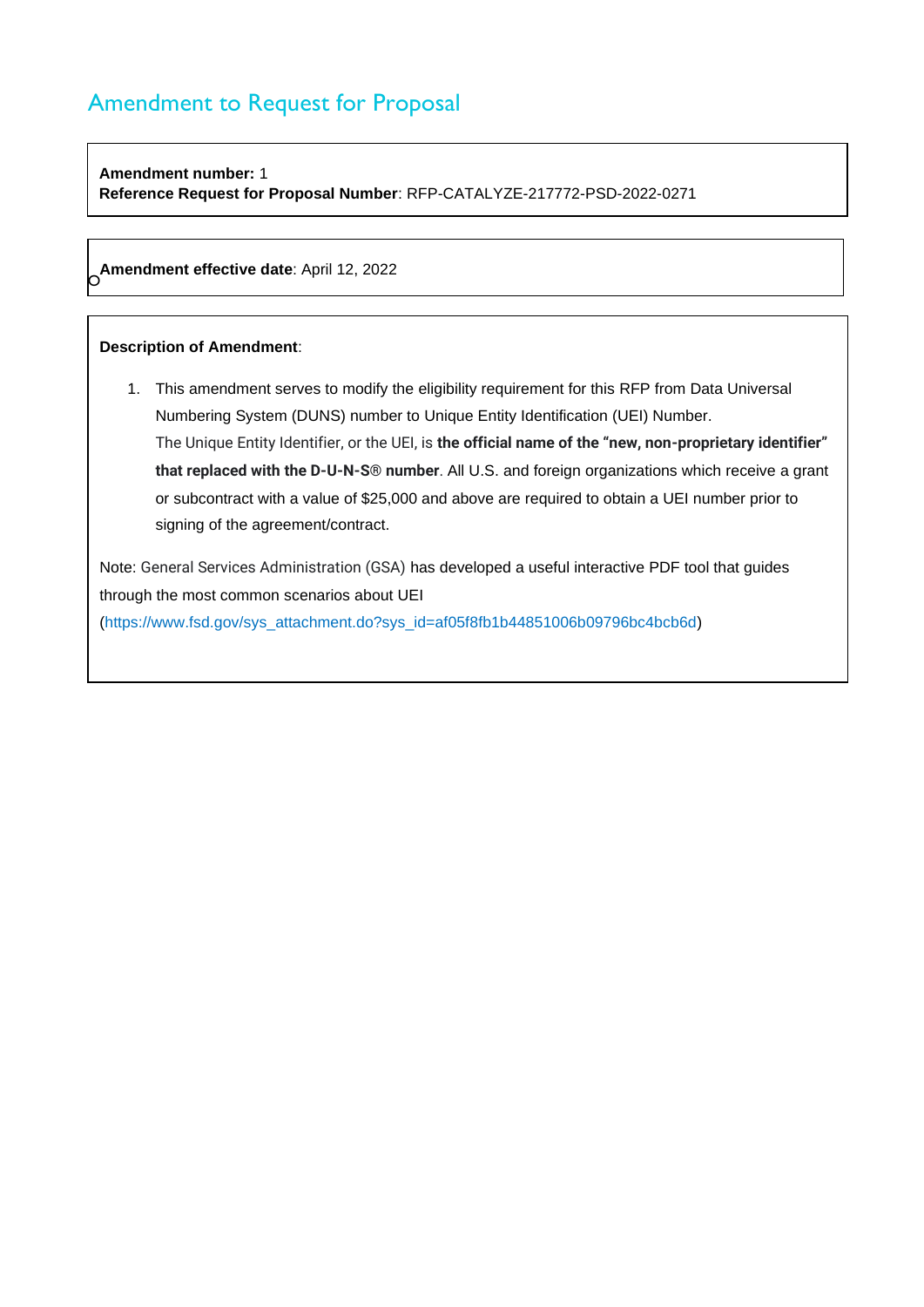

# Request for Proposal (RFP)

| Subject RFP #:                          | RFP-CATALYZE-217772-PSD-2022-0271                                                                                                                                                                                                                                                                                                             |  |  |  |  |
|-----------------------------------------|-----------------------------------------------------------------------------------------------------------------------------------------------------------------------------------------------------------------------------------------------------------------------------------------------------------------------------------------------|--|--|--|--|
| <b>RFP Issue Date:</b>                  | March 11, 2022                                                                                                                                                                                                                                                                                                                                |  |  |  |  |
| Terms of Reference /<br>Specifications: | <b>Technical Business Advisory Service Provider Network</b>                                                                                                                                                                                                                                                                                   |  |  |  |  |
| Project                                 | CATALYZE Sri Lanka Private Sector Development                                                                                                                                                                                                                                                                                                 |  |  |  |  |
| The Company                             | Palladium International, LLC                                                                                                                                                                                                                                                                                                                  |  |  |  |  |
| Country of Performance                  | Sri Lanka                                                                                                                                                                                                                                                                                                                                     |  |  |  |  |
| Closing Date and Time                   | Proposals will be reviewed and awarded on a rolling basis, with submission<br>accepted through September 30, 2022, 18:00 Sri Lankan time, or until<br>amended                                                                                                                                                                                 |  |  |  |  |
| <b>Questions Deadline</b>               | ⊠ Accepted at SriLankaPSD.Procurement@thepalladiumgroup.com by<br>March 21, 2022, 14:00 Sri Lankan time (SLT)                                                                                                                                                                                                                                 |  |  |  |  |
| Bidders' Conference                     | $\boxtimes$ March 23, 2022, On-line meeting link to be shared for offerors interested<br>in the following services.<br><b>ERP Solutions</b><br>$09:00 - 10:00$ SLT<br><b>Digital Marketing Services</b><br>$11:00 - 12:00$ SLT<br>Products/Systems Certification 14:00 - 15:00 SLT<br><b>Channel Management Services</b><br>16:00 - 17:00 SLT |  |  |  |  |
| Details for Submission                  | Submissions will be accepted:<br>Electronically: email to<br>⊠<br>SriLankaPSD.Procurement@thepalladiumgroup.com                                                                                                                                                                                                                               |  |  |  |  |
| <b>Offer Validity Period</b>            | 3 months                                                                                                                                                                                                                                                                                                                                      |  |  |  |  |

Thank you for your interest in the RFP for CATALYZE Sri Lanka Private Sector Development program (PSD) Business Advisory Service Providers (BASP) Incentive Program. As implementer for the CATALYZE Innovative Blended Finance Project funded by United States Agency for International Development (USAID), Palladium invites you to submit a proposal for the scope of work attached in **Annex A: Scope of Work and Standards**. Your proposal must be valid for the Validity Period. Please ensure that questions are submitted before the Questions Deadline stipulated above. Answers to questions shall be addressed at the Bidders Conference as stipulated above. Please refrain from contacting USAID's personnel or representatives from the US Embassy for Sri Lanka and Maldives.

Please submit your proposal in accordance with the Details for Submission above by the Closing Date and Time. The CATALYZE Sri Lanka Private Sector Development program (PSD) encourages offerors to submit their proposals as early as possible, as they will be **reviewed and awarded on a rolling basis**. Palladium aims to make award determinations within *one month* of receiving complete proposals, however time to award may increase based on number of proposals received. Palladium reserves the right to go back to offerors with questions and/or clarifications on their proposal. Discussions with one offeror does not obligate Palladium to open discussions with all offerors.

Yours sincerely,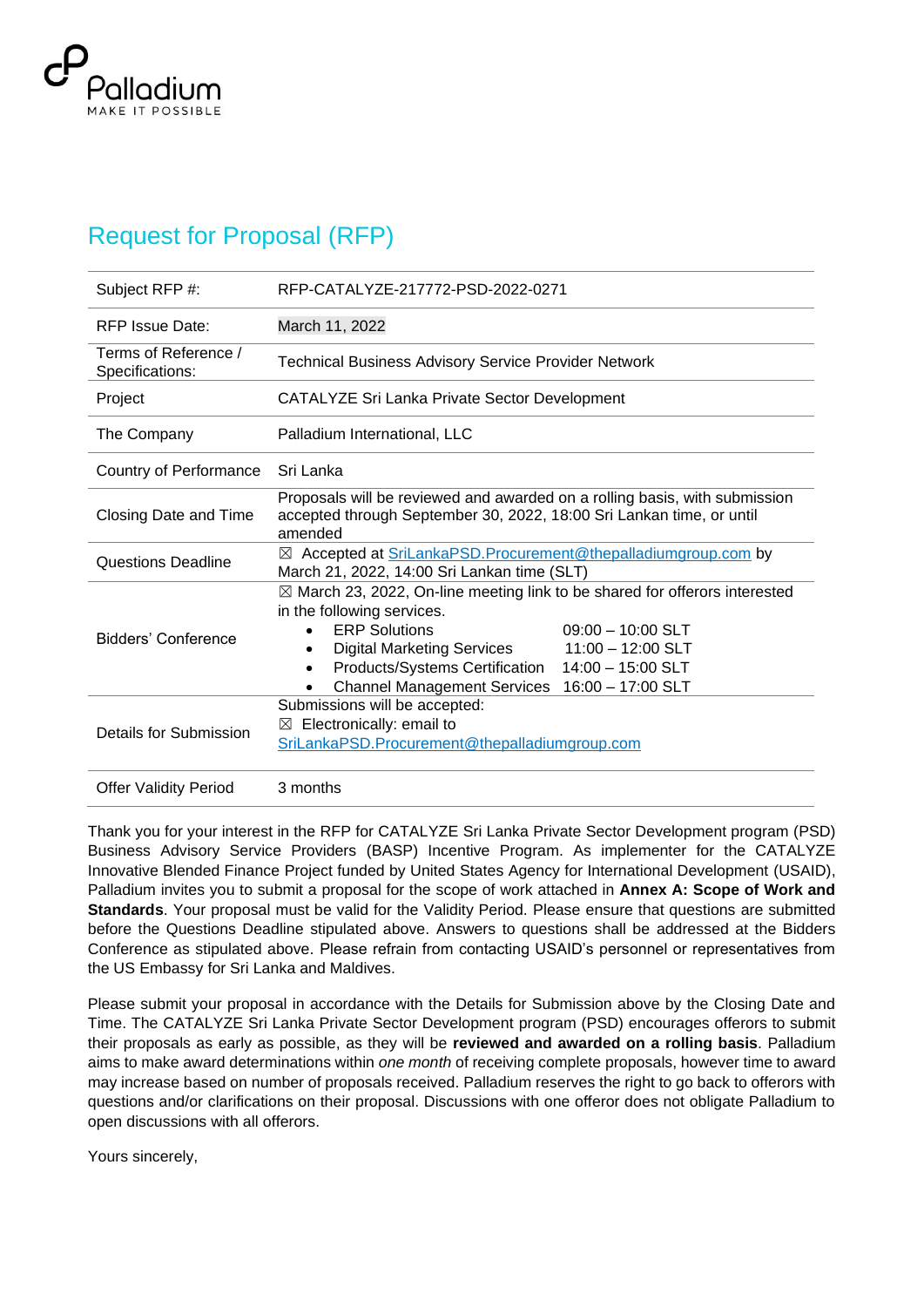### Terms and conditions

### **1. Proposal Conditions**

By submitting a proposal, potential suppliers are bound by these terms and conditions. Potential suppliers must submit offers with all details provided in English and with prices quoted in a single currency.

### **2. Proposal Lodgement**

The Company may grant extensions to the Closing Time at its discretion. The Company will not consider any quotes received after the Closing Time specified in the RFP unless the Company determines to do so otherwise at its sole discretion.

### **3. Evaluation**

The Company may review all proposal to confirm compliance with this RFP and to determine the best proposal in the circumstances.

### **4. Alterations**

The Company may decline to consider a proposal in which there are alterations, erasures, illegibility, ambiguity or incomplete details.

### **5. The Company's Rights**

The Company may, at its discretion, discontinue the RFP; decline to accept any proposal; terminate, extend or vary its selection process; decline to issue any contract; seek information or negotiate with any potential supplier that has not been invited to submit a proposal; satisfy its requirement separately from the RFP process; terminate negotiations at any time and commence negotiations with any other potential supplier; evaluate proposals as the Company sees appropriate (including with reference to information provided by the prospective supplier or from a third party); and negotiate with any one or more potential suppliers.

### **6. Amendments and Queries**

The Company may amend or clarify any aspect of the RFP prior to the RFP Closing Time by issuing an amendment to the RFP in the same manner as the original RFP was distributed. Such amendments or clarifications will, as far as is practicable be issued simultaneously to all parties.

Any queries regarding this RFP should be directed to the Contact Person identified on the cover page of this RFP.

### **7. Clarification**

The Company may, at any time prior to execution of a contract, seek clarification or additional information from, and enter into discussions and negotiations with, any or all potential suppliers in relation to their proposals. In doing so, the Company will not allow any potential supplier to substantially tailor or amend their proposal.

#### **8. Confidentiality**

In their proposal, potential suppliers must identify any aspects of their proposal that they consider should be kept confidential, with reasons. Potential suppliers should note that the Company will only agree to treat information as confidential in cases that it considers appropriate. In the absence of such an agreement, potential suppliers acknowledge that the Company has the right to disclose the information contained in their proposal.

The potential supplier acknowledges that in the course of this RFP, it may become acquainted with or have access to the Company's Confidential Information (including the existence and terms of this RFP and the TOR). It agrees to maintain the confidence of the Confidential Information and to prevent its unauthorized disclosure to any other person. If the potential supplier is required to disclose Confidential Information due to a relevant law or legal proceedings, it will provide reasonable notice of such disclosure to the Company. The parties agree that this obligation applies during the RFP and after the completion of the process.

#### **9. Alternatives**

Potential suppliers may submit proposals for alternative methods of addressing the Company's requirement described in the RFP where the option to do so was stated in the RFP or agreed in writing with the Company prior to the RFP Closing Time. Potential suppliers are responsible for providing a sufficient level of detail about the alternative solution to enable its evaluation.

### **10. Reference Material**

If the RFP references any other materials including, but not limited to, reports, plans, drawings, samples or other reference material, the potential supplier is responsible for obtaining the referenced material and considering it in framing their proposal. And provide it to the Company upon request.

### **11. Price/Cost Basis**

Prices or costs quoted must show the tax exclusive price, the tax component and the tax inclusive price.

The contract price, which must include any and all taxes, supplier charges and costs, will be the maximum price payable by the Company for the Goods and/or Services.

#### **12. Financial information**

If requested by the Company, potential suppliers must be able to demonstrate their financial stability and ability to remain viable as a provider of the Goods and/or Services over the term of any agreement.

If requested by the Company, the potential supplier must promptly provide the Company with such information or documentation as the Company reasonably requires in order to evaluate the potential supplier's financial stability

#### **13. Referees**

The Company reserves the right to contact the potential supplier's referees, or any other person, directly and without notifying the potential supplier.

#### **14. Conflict of interest**

Potential suppliers must notify the Company immediately if any actual, potential or perceived conflict of interest arises (a perceived conflict of interest is one in which a reasonable person would think that the person's judgement and/or actions are likely to be compromised, whether due to a financial or personal interest (including those of family members) in the procurement or the Company).

#### **15. Inconsistencies**

If there is inconsistency between any of the parts of the RFP the following order of precedence shall apply:

- (a) these Terms and Conditions;
- (b) the first page of this RFP; and
- (c) the Schedule

so that the provision in the higher ranked document will prevail to the extent of the inconsistency.

### **16. Collusion and Unlawful Inducements**

Potential suppliers and their officers, employees, agents and advisors must not engage in any collusive, anti-competitive conduct or any other similar conduct with any other potential supplier or person or quote any unlawful inducements in relation to their proposal or the RFP process.

Potential suppliers must disclose where proposals have been compiled with the assistance of current or former the Company employees (within the previous 9 months and who was substantially involved in the design, preparation, appraisal, review, and or daily management of this activity) and should note that this may exclude their proposal from consideration.

Potential suppliers warrant that they have not provided or offered any payment, gift, item, hospitality or any other benefit to the Company, its employees, consultants, agents, subcontractors (or any other person involved in the decision-making process relating to this RFP) which could give arise to a perception of bribery or corruption in relation to the RFP or any other dealings between the parties.

#### **17. Jurisdiction**

This RFP shall be subject to the laws of the District of Columbia, United States of America. The language of the arbitration will be English.

The Potential Supplier and the Company will use their best efforts to settle amicably any dispute, controversy, or claim arising out of, or relating to this RFP or the breach, termination, or invalidity thereof. If no agreeable settlement can be found, any dispute, controversy,

or claim arising out of or relating to this RFP or the breach, termination, or invalidity thereof, shall be settled by mediation through the American Arbitration Association by filing a request for mediation with the AAA and the other party. The Parties will be bound by any arbitration award rendered as a result of such arbitration as the final adjudication of any such dispute.

### **18. Cost Proposal Definitions**

Offerors are requested to note the following definitions:

Cost proposal = Combination of excel budget  $&$  accompanying budget narrative

Budget = Excel spreadsheet that offerors submit as part of the cost proposal.

Rates = When submitting cost proposal, please submit customer facing commercial rates inclusive of taxes.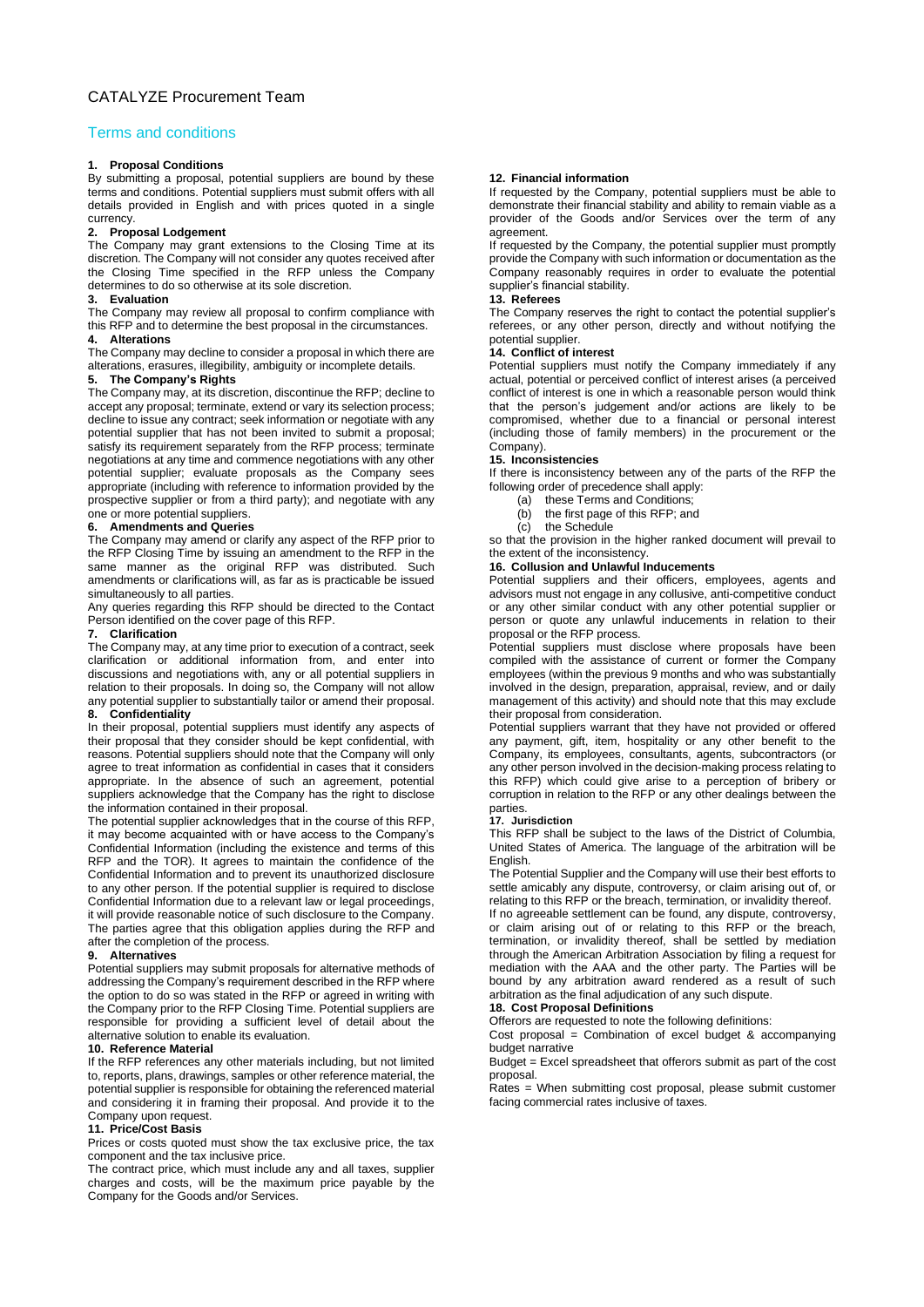# 1. RFP Terms of Reference

# 1.1. Company Information

Palladium is a global leader in the design, development, and delivery of Positive Impact — the intentional creation of enduring social and economic value. We work with corporations, governments, foundations, investors, communities, and civil society to formulate strategies and implement solutions that generate lasting social, environmental, and financial benefits.

## 1.2. Project Background

The CATALYZE Sri Lanka Private Sector Development (PSD) program is a 5-year activity designed to bolster Micro, Small- and Medium-Enterprises (MSMEs) in high growth potential sectors in Sri Lanka. The PSD program will strengthen MSME products and services in high potential growth sectors including tourism, information and communication technology (ICT), apparel, commercial care and food processing. These sectors were selected for their potential to generate growth opportunities for MSMEs and for women in the workplace and as entrepreneurs. For more information, please refer to **Annex A – Scope of Work and Standards – Section 4.1 – Project Background**.

# 1.3. Purpose

The purpose of this Request for Proposals (RFP) is to offer support to establish a network of Business Advisory Service Providers (BASPs or Service Provider) providing commercial services to Micro, Small and Medium Enterprises (MSMEs) to strengthen capacity and competitiveness in target sectors (Please refer **Annex C: MSME & Sector Definitions**). Services may be provided to eligible MSMEs identified directly by the BASP, or through collaborations and partnerships facilitated by PSD with financial institutions, umbrella organizations, professional associations, and lead firms. PSD seeks proposals under the following separate service categories:

- a) Enterprise Resource Planning (ERP) Solutions for MSMEs
- b) Digital Marketing Services for MSMEs
- c) Products/Systems Certification for MSMEs
- d) Channel Management Services for MSMEs

Through this RFP, PSD will offer a combination of performance-based incentives and service cost payments that will cover a proportion of the cost of providing specific services to MSMEs. Our goal is to build the capacity and competitiveness of MSMEs, now and into the future, by catalyzing a sustainable market for the provision of Business Advisory Services to MSMEs. Through this RFP, our aim is to demonstrate the value that can be created if BASPs adapt the way they provide services for MSMEs, and if MSMEs and partners can expand their willingness to pay for such services. Additional details can be found in **Annex A: Scope of Work and Standards**

# 1.4. Type of Contract

Offerors whose proposals receive an overall evaluation score of 70 or higher will be issued an Indefinite-delivery, indefinite-quantity (IDIQ) type umbrella contract with a specified order ceiling and budget. After establishing an IDIQ umbrella contract with a Service Provider, PSD will agree services to be provided to specific MSMEs or groups of MSMEs under subsequent Task Orders, by issuing Scopes of Work. Cost Proposals submitted as part of this RFP response will be used to establish and justify the duration of IDIQ contract, order ceiling and subsequent Task Order budgets. Palladium intends to issue multiple awards to BASPs operating in each service category. The anticipated number of awards, expected services, and order ceiling, i.e., the maximum payment by PSD, for each service category per MSME is detailed in **Annex D - Service categories, core services & payment ceilings schedule.**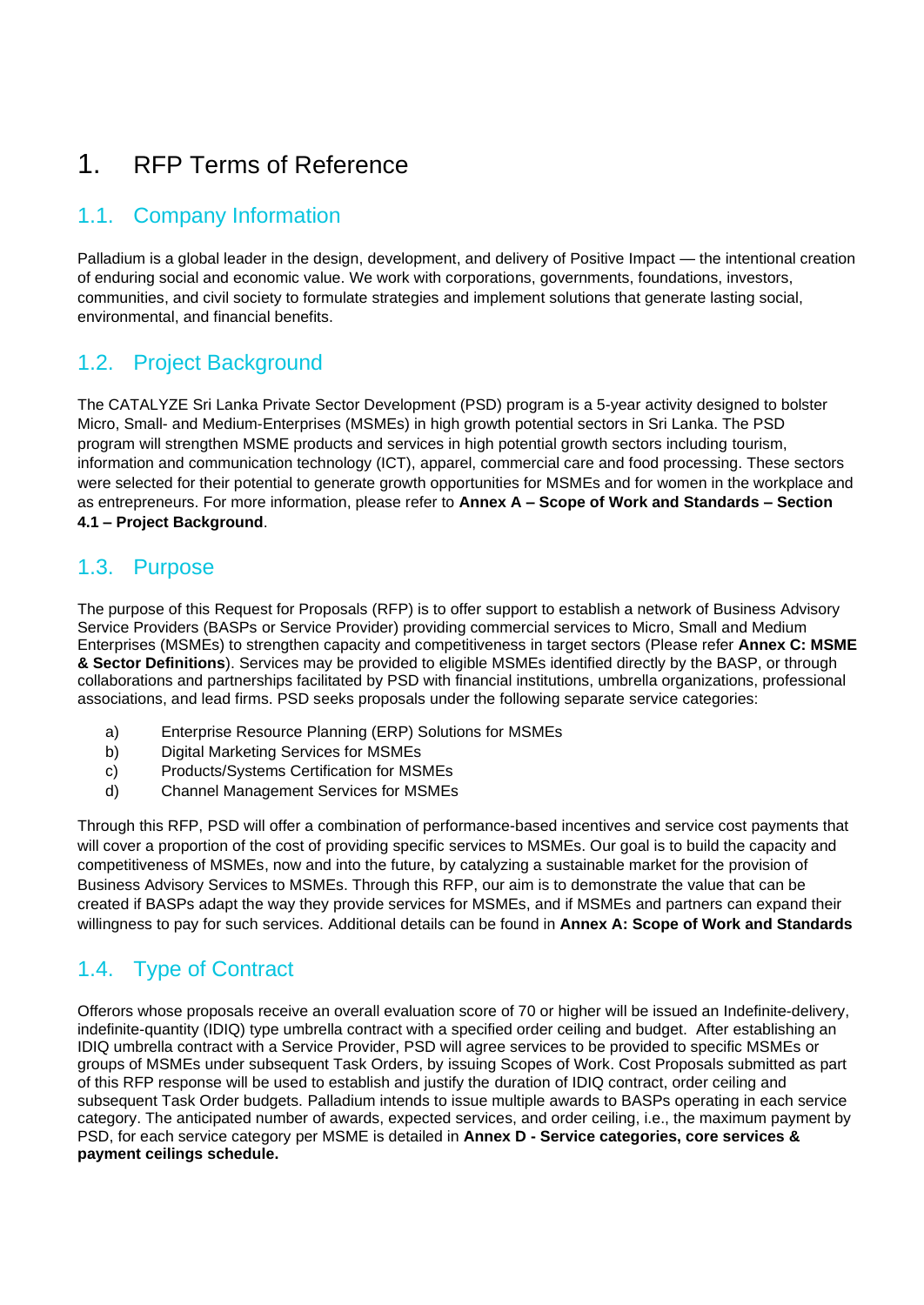Service Providers submitting proposals that meet a satisfactory evaluation score will be granted an IDIQ contract and will then be eligible to negotiate Task Orders (TO) to provide business advisory services to eligible MSMEs. Individual TO amounts will be determined based on the rates included in the IDIQ cost proposal. Note that issuance of an IDIQ subcontract in no way obligates Palladium to issue task orders up to the ceiling total.

For more information on IDIQ subcontracting and task orders, please refer – <u>[Understanding USAID Awards](https://www.usaid.gov/sites/default/files/documents/Module6_UnderstandingUSAIDAwards_final.pdf)1</u>.

# 1.5. Anticipated Contract Period of Performance

IDIQ Contracts will be offered to winning bidders for a period of up to 12 months with the option for renewal, based on performance and the availability of funding, at the sole discretion of PSD. The type of service to be provided under subsequent Task Orders is described in **Annex D: Service categories, core services & payment ceilings schedule**.

## 1.6. Place of Performance

The activities to be performed under this contract will take place in Sri Lanka. Services can be provided by Sri Lanka registered companies (including subsidiaries of foreign companies based in Sri Lanka).

# 1.7. Timeline

This RFP closes on 30<sup>th</sup> September 2022. Submitted proposals will remain valid for a period of three months from date of submission. Palladium will issue an IDIQ subcontract to the qualifying firm (s) within 30 – 45 days from the closing date or receipt of a completed proposal. The start date for the assignment is anticipated from April 2022.

# 2. Instructions to Offerors

Offerors are required to submit an IDIQ proposal as described below. The technical and cost proposals must be submitted separately by email no later than the time and date specified on the cover page to the prescribed email address only. Ensure all required documents are included as attachments to the application submission email. No proposal materials submitted via external links (e.g. Google Drive, WeTransfer, or Dropbox.com, etc.) will be considered. Offerors will receive an acknowledgement receipt by email upon submission of proposal from PSD.

Interested offerors shall submit electronic applications by email to:

**SriLankaPSD.Procurement@thepalladiumgroup.com** using the following subject line, "RFP # - Proposal - Your Institution's name - Category of Service".

# 2.1. Proposal

## 2.1.1. Technical Proposal

In their Technical Proposal, Offerors will be expected to propose how they will identify and serve eligible MSMEs that would benefit from the uptake of prescribed business advisory services. Please see **Annex B - IDIQ Proposal Cover Sheet** and **Attachment 1 - Technical Proposal Application Form** in standard format. Offerors are strongly encouraged to utilize these templates.

For the technical proposal (in Word/PDF), the offeror must submit:

a) Cover letter with the following information:

<sup>1</sup> https://www.usaid.gov/sites/default/files/documents/Module6\_UnderstandingUSAIDAwards\_final.pdf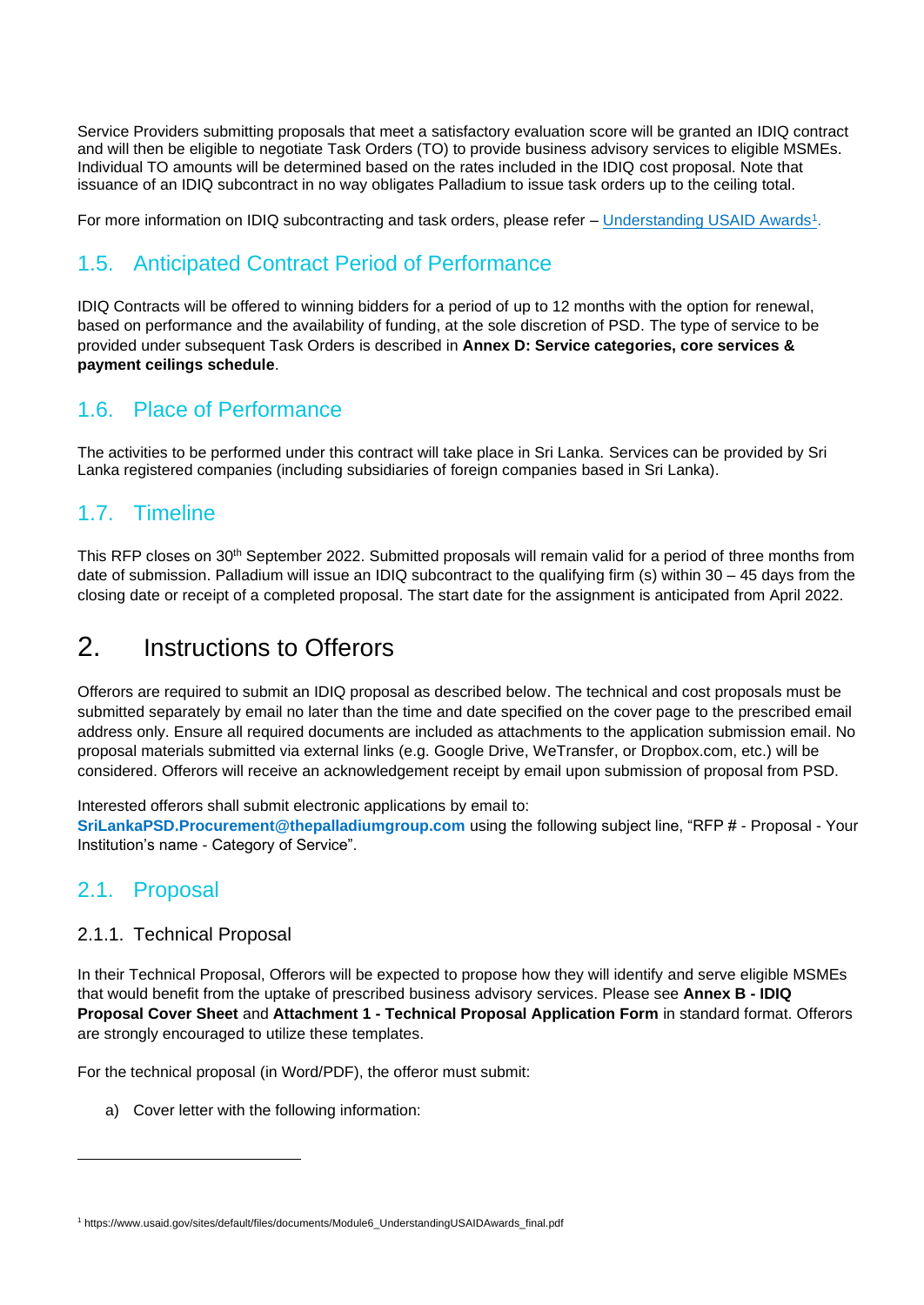- i. Company Contact Information and Address<br>ii. Type of Company or Organization
- Type of Company or Organization
- iii. Data Universal Numbering System (DUNS) number (Offeror must have a DUNS number or obtain one within 5 days of being notified of selection)
- iv. Signed by an authorized representative of the company
- b) Completed Proposal of no more than 10 pages, with the following sections:
	- i. **Technical Competence** (3 pages maximum) Offerors should detail their organization's relevant technical experience and expertise in offering the prescribed services. This section should include clients and projects from the past three years showcasing relevant experience and successful project delivery.
	- ii. **Personnel** (2 pages maximum) Offerors should summarize key personnel who will lead activities under this program, showcasing relevant skills, subject matter expertise and experience.
	- iii. **Core Services** (3 pages maximum) Offerors should list and detail the products/services they plan to offer to eligible MSMEs under this program, and a management and monitoring plan that will allow them to collect required monitoring data.
	- iv. **MSME engagement approach** (2 pages maximum) Offerors should detail their proposed approach towards MSME outreach, highlighting how the offeror intends to onboard and engage with MSMEs and convert them into new clients upon successful application. Offerors are encouraged to detail how they will cater to women-owned, or women-led enterprises.

Please also refer to **Annex C: MSME & Sector Definitions** for more information.

- c) The following application annexes:
	- i. CVs of key personnel and staff who will be substantially involved in service delivery under subsequent Task Orders. Please see **Attachment 2 - CV Template**. Offerors are strongly encouraged to utilize this template.
	- ii. All supporting documentation specified below in the pass/fail evaluation criteria.

## 2.1.2. Cost Proposal

Offers must submit two separate elements of the Cost Proposal:

a) **Detailed Budget –** in Excel (unlocked), breaking out all costs associated with each of the services proposed for each of the types of clients (micro, small or medium enterprises), as relevant for their service offering. The budget should be organized according to the service provided and include all cost elements.

Cost elements may include, but are not limited to: labor hours, travel/ transport (as appropriate and with flexibility, in light of COVID-19), materials to conduct the activity, communication costs, direct and indirect rates (with justification documentation/ substantiation), or full commercial rates, and any applicable taxes or fees. If offerors have full-service package fee rates established, they are encouraged to provide those when developing their budgets, but also provide a breakdown of cost elements in terms of labor hours and other costs.

Please see **Attachment 3 - Cost Proposal Budget Template** which details the expectations for Unit Level cost breakdown. Offerors are strongly encouraged to utilize this template.

b) **Budget Narrative –** in Word/PDF, describe all cost assumptions and provide brief explanations of the necessity and utility of all budget items. Offerors should indicate the reasonableness of all item costs by briefly comparing the proposed unit prices to current local market rates.

In their budget proposal narrative, the offeror should specify whether the labor and other costs are commercial rates (i.e., include base salary + overhead & profit) or represent base/raw costs before taking overhead and profit into account.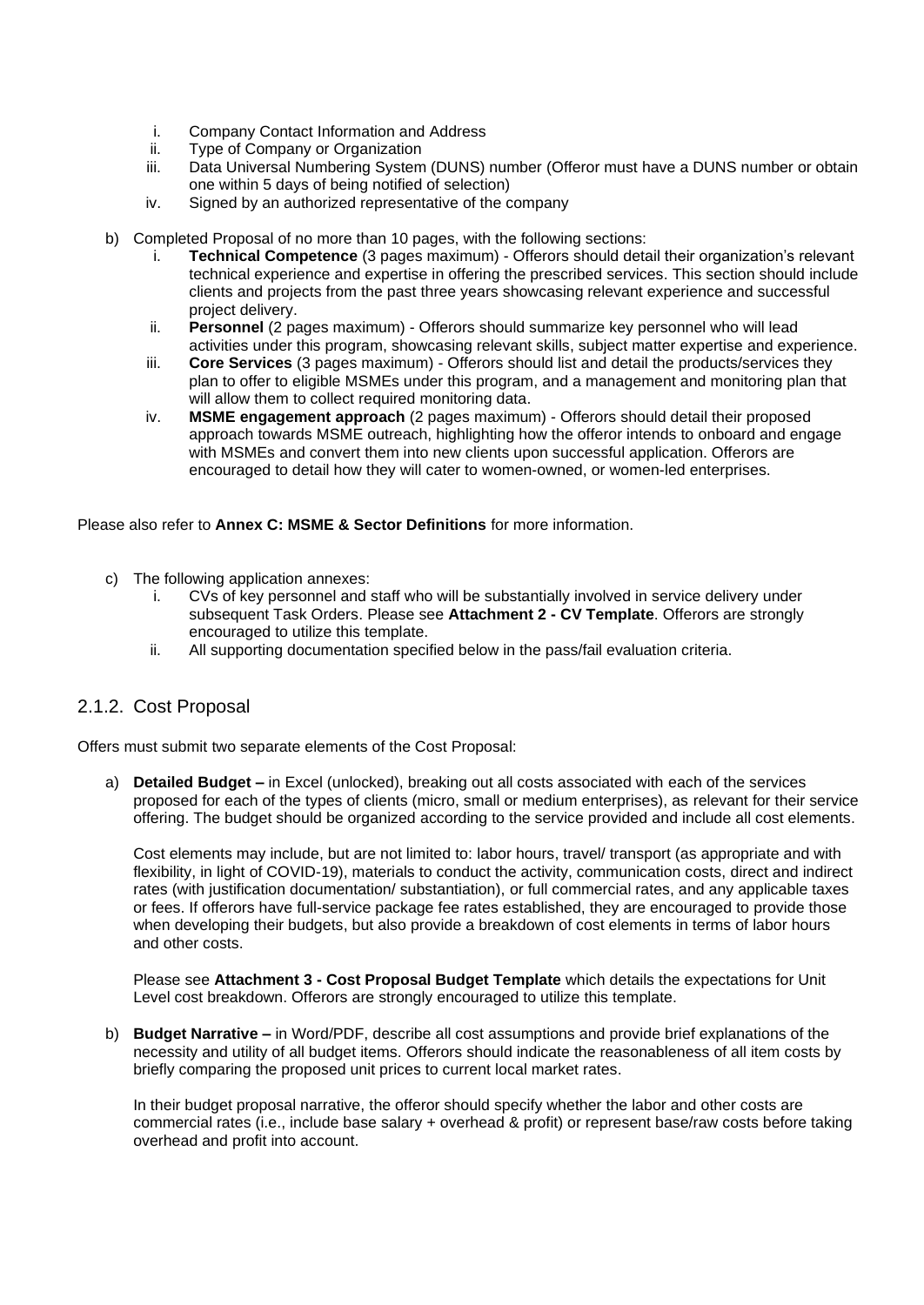### **Key requirements in the Cost Proposal:**

- a) Budget in Sri Lankan Rupees (LKR). When converting costs from USD to LKR, Offerors must use an exchange rate of 215 LKR/USD
- b) Accompanying Budget Narrative in Microsoft Word/PDF with all cost assumptions and explanations
- c) All prices are to be inclusive of relevant taxes (please disaggregate)
- d) Separate out unit cost and number of units (Unit Level budget items and accompanying narrative description)

## 2.2. Submission of Offers

Electronic proposals must be submitted by sending two separate emails, one for technical proposal and one for cost proposal, with the RFP number in each subject line. Ensure all required documents are attached to the appropriate submission email. The RFP number can be found on the cover page. Offers received past the deadline stated on the cover page will be deemed non-responsive and will not be considered for award.

# 3. Evaluation and Award Process

## 3.1. IDIQ Proposals

Proposals will be evaluated using a best value trade off methodology over a two-stage process. Proposals will be evaluated on a rolling basis, according to the order in which they were submitted.

(1) The first set of criteria is graded on a pass/fail basis. Offerors must meet the following minimum eligibility qualification criteria and provide supporting documentation:

|     | Requirement                                                                                                                                                                                                                                                                                                                                   | <b>Supporting Documentation</b>                                                                  |
|-----|-----------------------------------------------------------------------------------------------------------------------------------------------------------------------------------------------------------------------------------------------------------------------------------------------------------------------------------------------|--------------------------------------------------------------------------------------------------|
| (a) | Must be a registered legal entity in Sri<br>Lanka for a minimum of two years                                                                                                                                                                                                                                                                  |                                                                                                  |
| (b) | Must not have any active exclusions from<br>the working with the US government<br>(www.sam.gov), the UN (Sanctions List), or<br>the US Department of the Treasury Office of<br>Foreign Asset Control                                                                                                                                          | (i) Eligibility Screening Form (Attachment 4)<br>(ii) Copy of supporting documentation including |
| (c) | Company must not have a controlling<br>interest<br>held by a government, government agency,<br>or agent thereof. To qualify, one or more<br>private companies and/or individuals must<br>have more than 51% of the ownership of the<br>organization, and the management and<br>business operations must<br>daily<br>be<br>controlled by them. | certificates or articles and memorandum of<br>association.                                       |

(2) If these minimum criteria are met, the offer's proposal will be evaluated as follows: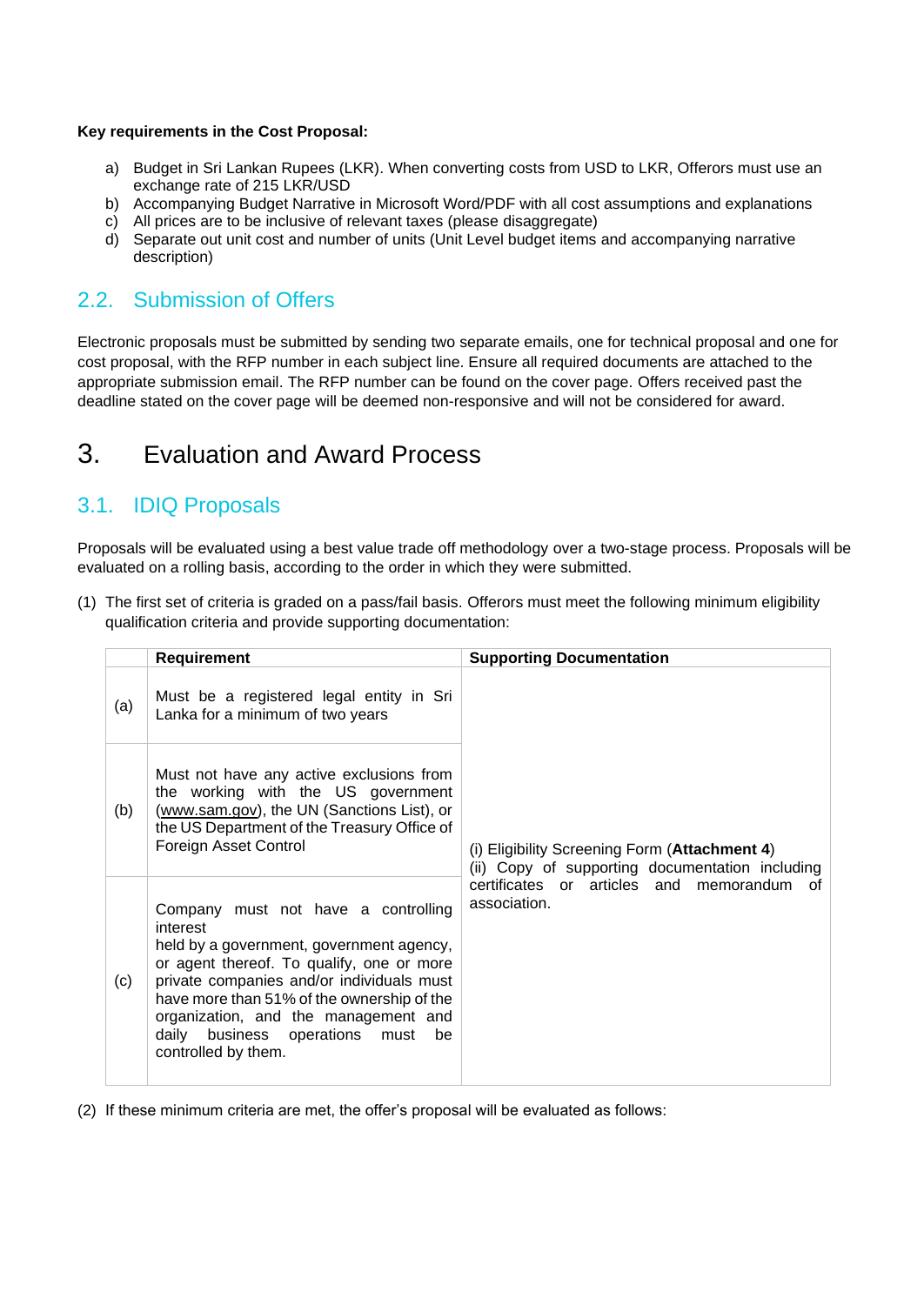| <b>Evaluation Criteria</b>                                                                                                                                                                                                                                      | <b>Documents Evaluated</b>                                                                          | <b>Points</b> |
|-----------------------------------------------------------------------------------------------------------------------------------------------------------------------------------------------------------------------------------------------------------------|-----------------------------------------------------------------------------------------------------|---------------|
| I. Technical competence and subject matter expertise. The<br>extent to which the offeror demonstrates relevant experience and<br>subject matter expertise successfully implementing similar services<br>to those specified in their proposal.                   | Technical<br>Proposal<br>a)<br>Technical<br>Competence<br>Section<br><b>Key Personnel CVs</b><br>b) | 30            |
| II. MSME Engagement Approach. The extent to which the offeror's<br>proposed MSME engagement approach will enable onboarding<br>eligible MSMEs and how they will cater to women-owned and<br>women-led enterprises.                                              | Technical<br>Proposal<br>a)<br><b>MSME Outreach Section</b>                                         | 20            |
| III. Core Services. The extent to which the proposed services meet<br>the needs of MSMEs and will build MSME capacity and<br>competitiveness. The quality of the management and monitoring<br>plan to enable successful collection of required monitoring data. | Proposal<br>Technical<br>a)<br><b>Core Services Section</b>                                         | 30            |
| IV. Cost reasonableness. The extent to which the offerors<br>proposed service costs are reasonable and appropriate for each<br>service proposed in relation to the scope of work (Annex A - Scope<br>of Work and Standards) and market rates.                   | Technical Proposal<br>a)<br>Cost Proposal<br>b)<br><b>Cost Narrative</b><br>C)                      | 20            |
| <b>TOTAL</b>                                                                                                                                                                                                                                                    |                                                                                                     | 100           |

Palladium reserves the right to award under this solicitation without further negotiations. The offerors are encouraged to offer their best terms and prices with the original submission. Offerors whose proposals receive a score of 70 or higher will be considered eligible for IDIQ award. Proposals will be evaluated on a rolling basis according to the order in which they were received.

When reviewing cost proposals, Palladium will consider the extent to which the proposed service costs are reasonable and appropriate in relation to the scope of work (Annex A - Scope of Work and Standards) and market rates, considering:

- Proposed total price
- Realism and reasonableness of the work to be performed
- Price reflects a clear understanding of the requirements of this document
- Price is consistent with various elements of the technical proposal
- Price is consistent with market rates for similar services from firms of a similar nature
- Compliance with USAID cost principles [\(FAR Part 31\)](https://www.acquisition.gov/far/part-31)

## **PROCUREMENT INTEGRITY AND ETHICS**

It is Palladium's Policy that no gifts of any kind and of any value be exchanged between vendors/contractors and Palladium personnel. Discovery of the same will be grounds for disqualification of the vendor/contractor from participation in any Palladium's procurements and may result in disciplinary actions against Palladium personnel involved in such discovered transactions.

### **Resulting Award**

This RFP in no way obligates Palladium to award a contract. Palladium may opt to select multiple offers in response to this RFP.

Any contract/purchase order resulting from this solicitation must be signed by both parties in order to be considered valid and in force. All costs associated with, but not limited to, production, preparation and/or delivery of goods or services, including deliveries, accepted by Palladium staff, without a fully executed (signed by both parties) contract/purchase order, are at the vendor's risk only. Palladium shall not pay for any costs, without limitation, associated with production, preparation or delivery of goods and/or services under this or any other contract/purchase order, which has not been signed by both parties.

If the offerors proposal is successful, the offerors will be required to enter into the Company's standard contract for the types of goods or services being provided. In the provision of the Goods and Services, Offerors will be required to comply with the Company's policies, including (without limitation) its Business Partner Code of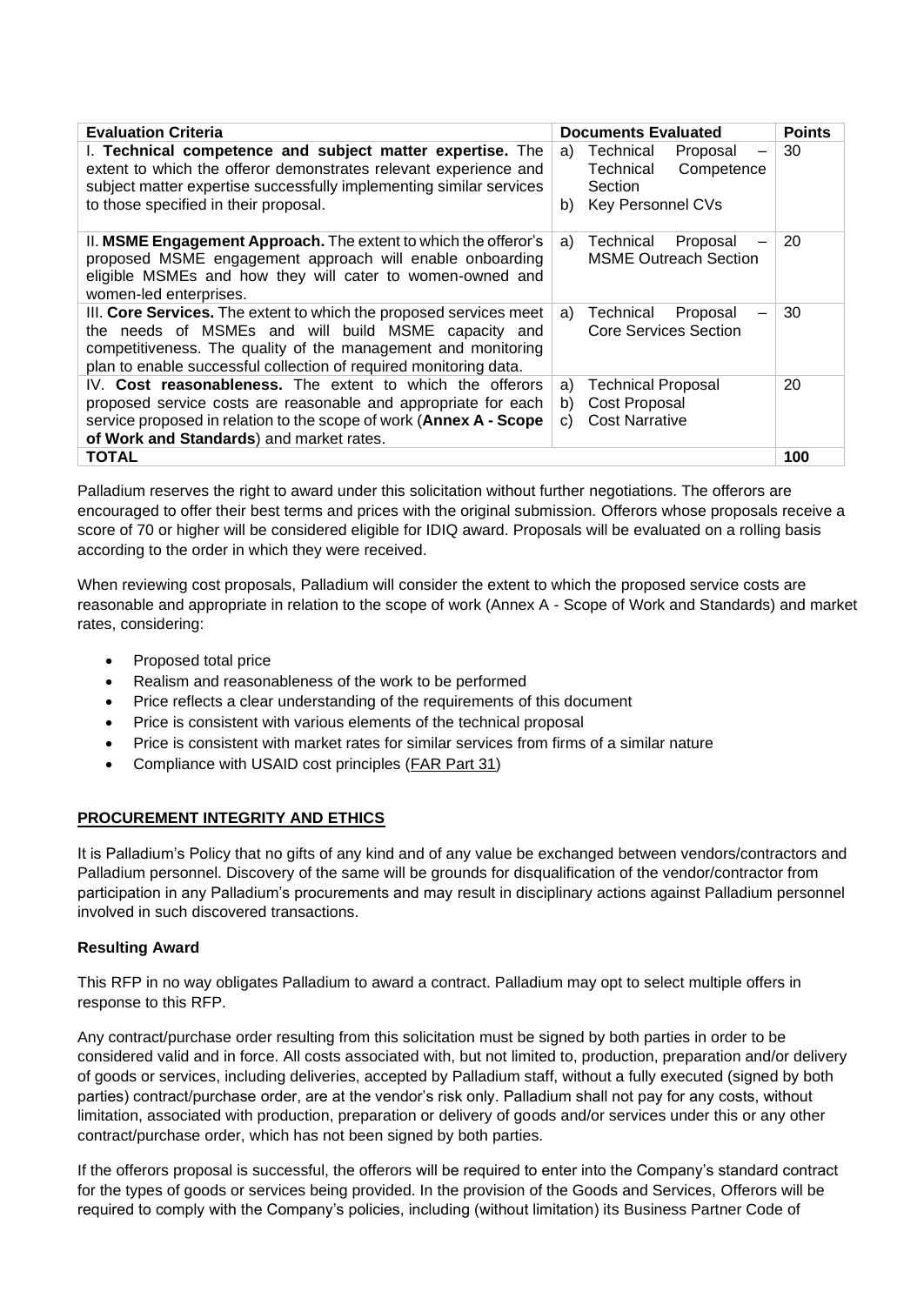Conduct and any relevant client terms and conditions. Potential suppliers must also comply with the Company's Business Partner Code of Conduct in the submission of any proposals pursuant to this RFP.

If the offeror is bidding as part of a joint venture, partnership or similar, please make this clear in the submission. Likewise, if the offeror proposes to subcontract any part of the goods or services provision, then disclose this fact within the submission. The Company may require additional information and approval for subcontracting will not be automatic as subcontractors will be subject to Palladium's Due Diligence process.

Upon successful evaluation and award of IDIQ contract, offerors are required to submit supporting documentation for each new MSME Task Order engagement providing justification for PSD's support in subsidizing the total cost as a percentage based on the nature of the client and contract.

### **Attachments**

Please review the additional documentation and proposed contracts terms and conditions which should be given consideration when preparing your proposal. By submitting your bid, the offeror will certify that the offerors are in agreement with the contract terms and conditions as included in this solicitation and that all prices include all aspects of the required compliance with the terms and conditions of the proposed contract.

Attachment 1 - Technical Proposal Application Form Attachment 2 - CV Template Attachment 3 - Cost Proposal Template Attachment 4 - Eligibility Screening Form

Palladium Business Partner Code of Conduct and Child Protection Guidelines can be downloaded in full at: **<http://www.thepalladiumgroup.com/policies>**, or requested through email from SriLankaPSD.Procurement@thepalladiumgroup.com

1.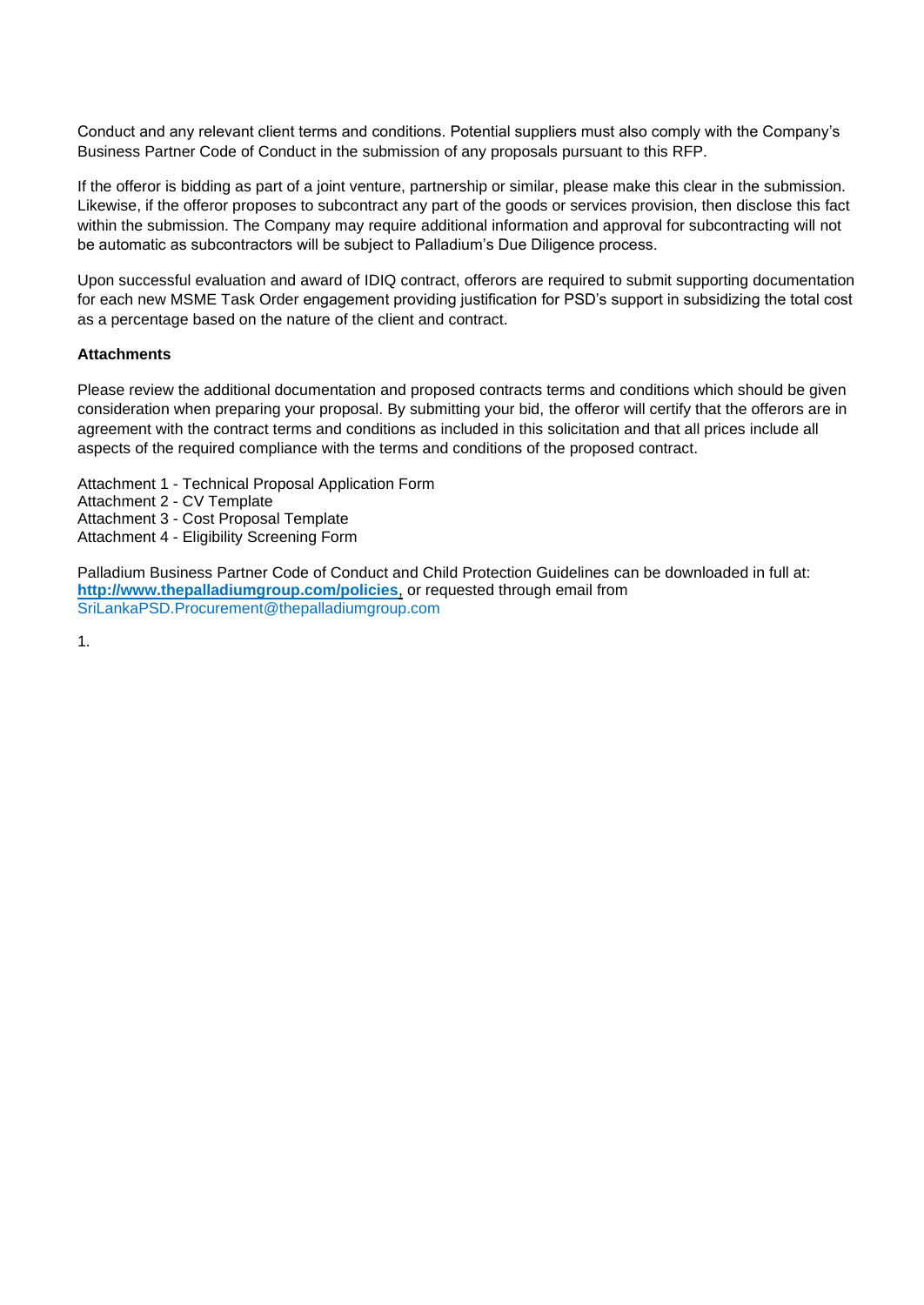# 4. Annex A: Scope of Work and Standards

# 4.1. Project Background

USAID CATALYZE ("the Project") is a global project designed to facilitate partnerships and craft solutions to mobilize blended private sector capital and other financing to USAID partner countries. The program can work in any development sector or region, enabling USAID Bureaus and Missions around the world to efficiently facilitate investment solutions that respond to the needs of specific sectors, issues, and geographies and leverage private sector financing to achieve development objectives.

The CATALYZE Sri Lanka Private Sector Development (PSD) program is a 5-year activity designed to bolster Micro, Small- and Medium-Enterprises (MSMEs) in high growth potential sectors in Sri Lanka. The PSD program will strengthen MSME products and services in high potential growth sectors including tourism, information and communication technology (ICT), commercial care, apparel and food processing. These sectors were selected for their potential to generate growth opportunities for MSMEs and for women in the workplace and as entrepreneurs.

The PSD activity is organized around three primary objectives, interconnected with a fourth core cross cutting theme:

**Objective 1**: Improved Capacity and Competitiveness of MSMEs **Objective 2**: Increased Access and Availability of Finance for MSMEs **Objective 3**: Increased economic resilience to the economic impacts of COVID-19 **Cross Cutting Theme**: Inclusion and Promotion of Women

To improve capacity and competitiveness among MSMEs in Sri Lanka, PSD is developing incentive programs that aim to bridge market gaps between the supply and demand for key services offered by Business Advisory Service Providers (BASPs).

This Request for Proposals (RFP) serves as the pilot launch of a network that will incentivize BASPs to expand their services to under-served MSMEs. The intention of this pilot is to close the gap between MSMEs (demand) and BASPs (supply) by subsidizing a percentage of BASP's fees for MSMEs in target sectors, resulting in improved MSME capacity and competitiveness. PSD requires that selected BASPs work with current and future PSD partners in delivering their services to a wide range of potential MSMEs. These partners range from large scale conglomerates involved in our key sectors, financial institutions and apex industry associations.

# 4.2. Objective

The overall objective of the BASP network is to establish a cadre of reliable BASPs capable of providing services to MSMEs.

# 4.3. Tasks

Upon successful application and selection, contracted IDIQ holders will become members of PSD's BASP Network. BASP Network members will be eligible to submit Task Order (TO) proposals for services provided to qualifying MSMEs. Under these TOs, Subcontractors will be paid a percentage of the overall cost of services provided (subject to a maximum limit as referenced in **Annex D - Service categories, core services & payment ceilings schedule**) for each service package successfully executed to eligible MSMEs.

PSD will support successful offerors in seeking and onboarding potential new businesses by:

- **a.** Connecting them with PSD partner professional and membership associations and lead firms in order to engage and provide services to their pool of identified MSMEs.
- **b.** Connecting them with PSD partner financial institutions in order to engage and provide services to their pool of identified MSME's.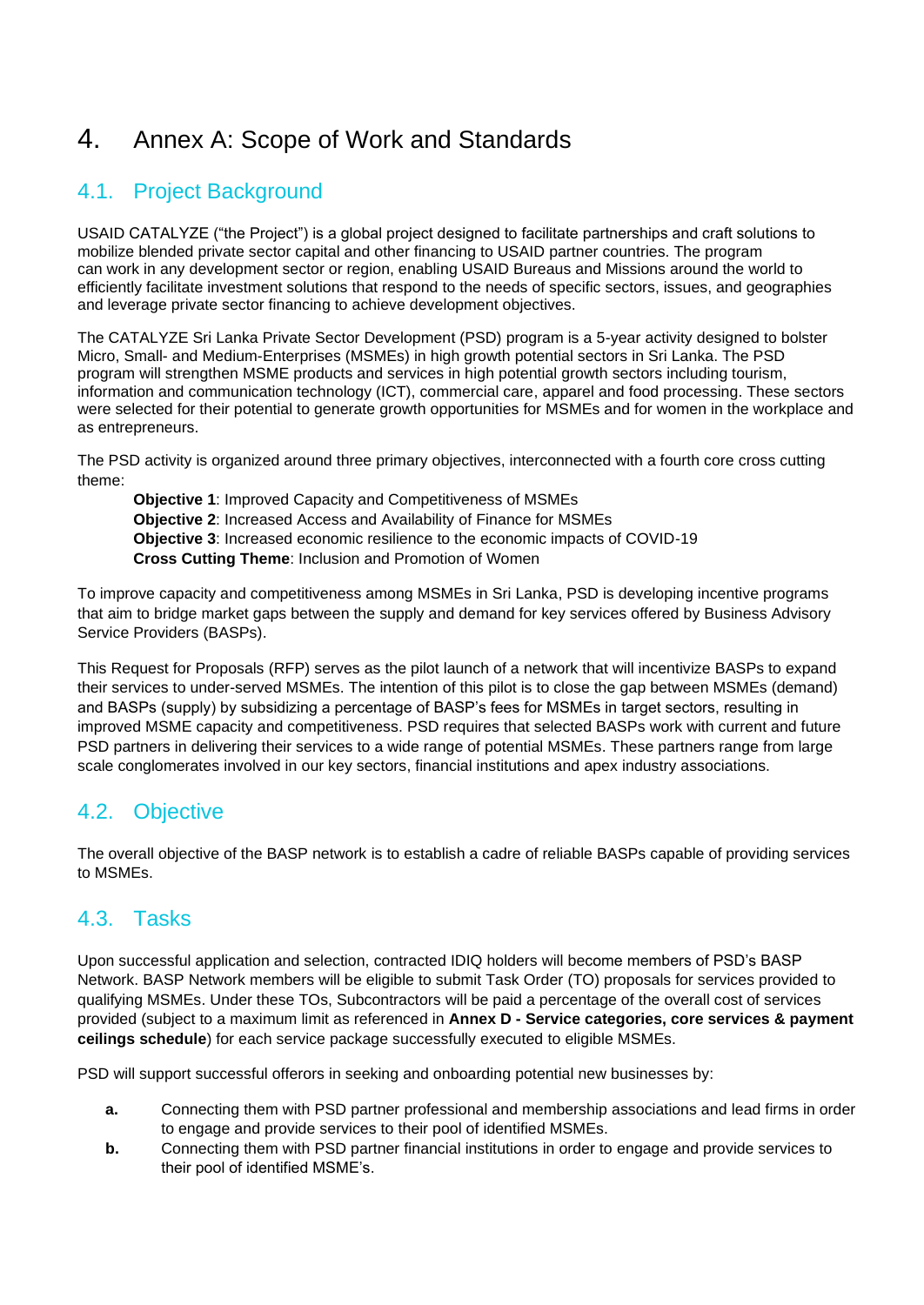By adopting this approach, PSD intends to lower the costs of customer acquisition, marketing and business development for successful Offerors by facilitating access to a wide pool of eligible MSMEs, including beneficiaries and prospective beneficiaries of PSD and other USAID MSME support programs. This is intended to supplement independent efforts by the Offeror to identify new MSME clients of their own. PSD and its partners will monitor Offeror interactions with MSMEs and provide guidance where applicable

Selected BASPs will be responsible for:

- a) **Identifying and onboarding eligible MSMEs.** The Subcontractor is expected to submit Task Order (TO) proposals to provide support to eligible MSMEs. Selected eligible MSMEs must be growth-oriented enterprises, which is defined as companies with two or more years of active business operation and a desire to grow sales and increase revenue. As part of the IDIQ contract, PSD anticipates:
	- i. Women's Economic Empowerment: At least 10% of the companies onboarded must be womenowned, or women-led.
	- ii. Firm Commitment: BASPs must obtain signed commitment from each participating MSMEs indicating the MSME' willingness to bear a pre-agreed percentage of BASP's service fees (As detailed in **Section 4.4 Task Order Deliverables – Payment Schedule & Breakdown**) and accept services delivery.
- b) **Service Implementation.** The BASP must submit a service implementation plan for each MSME, which should include the strategy, workplan, monitoring plan, and timeline to achieve the objectives and expected results included in the TO proposal.
- c) **Quarterly monitoring & reporting.** BASPs will be required to submit quarterly progress reports under each TO, which should include reports on specific impact indicators for each MSME. Further details are provided under **Section 4.4 - Task Order Deliverables**.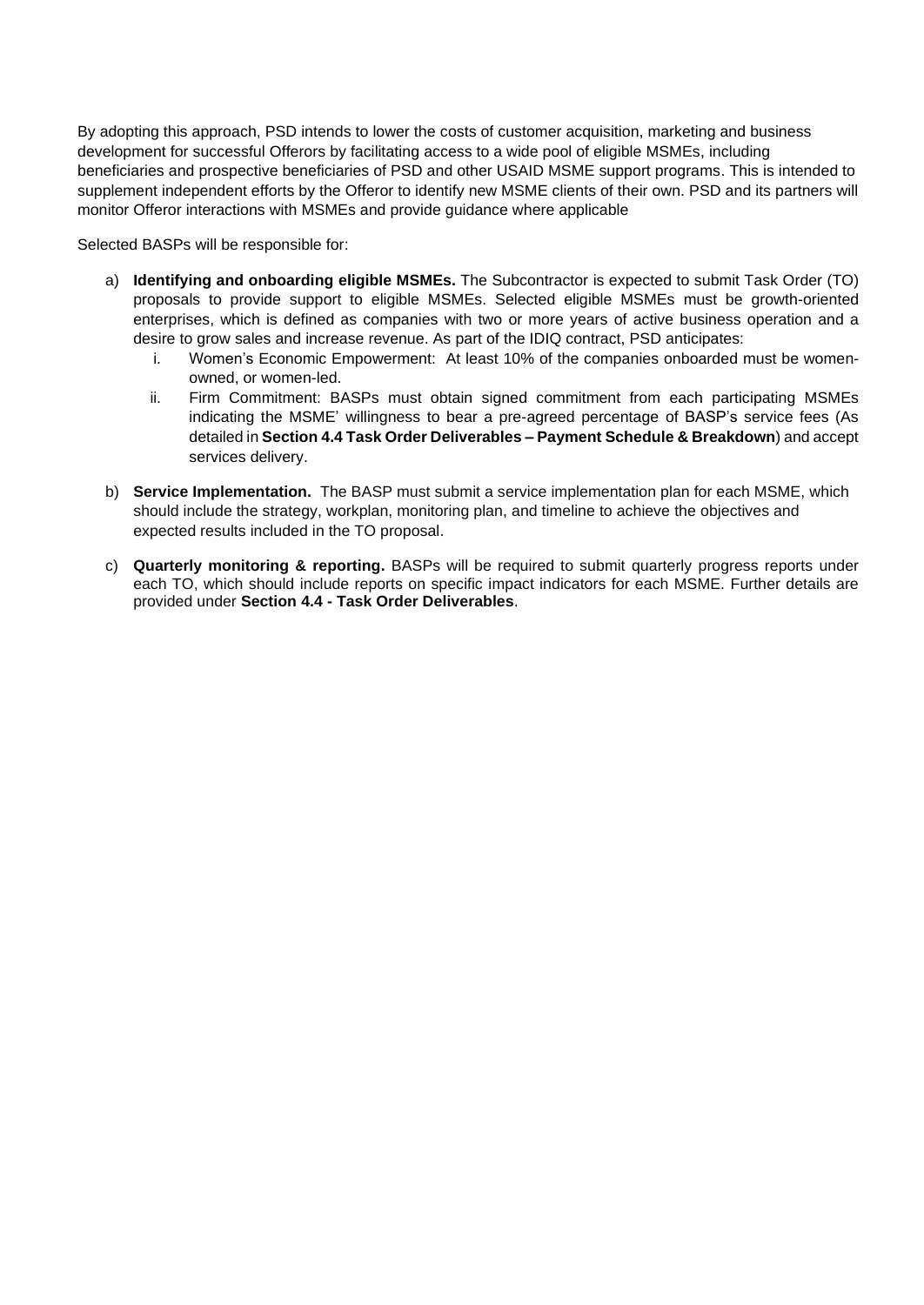# 4.4. Task Order Deliverables

Upon successful IDIQ contracting, BASPs will need to provide the following TO deliverables for review by the Technical Manager (or his/her designee) for completeness before being accepted and approved for payment.

| No.            | <b>Deliverables</b>                                                                                      | <b>Acceptance Criteria</b>                                                                                                                                                                                                                                                                                                                                                                                                                                                                                                                                                                                                                                                                                                                                                                                                                                   |
|----------------|----------------------------------------------------------------------------------------------------------|--------------------------------------------------------------------------------------------------------------------------------------------------------------------------------------------------------------------------------------------------------------------------------------------------------------------------------------------------------------------------------------------------------------------------------------------------------------------------------------------------------------------------------------------------------------------------------------------------------------------------------------------------------------------------------------------------------------------------------------------------------------------------------------------------------------------------------------------------------------|
| 1              | <b>MSME Diagnostics Report</b><br>and signed Service<br>Implementation Plan.                             | The MSME Diagnostics Report and Service Implementation plan<br>should include:<br>MSME profile (including MSME sector, location(s) and staff<br>$\bullet$<br>count, is it women-led and/or owned, Revenue)<br>Copy of service implementation plan signed by the MSME,<br>$\bullet$<br>clearly detailing strategy, workplan and timelines, work<br>completion criteria/deliverables, and agreed costs to be<br>shared between PSD and the MSME.                                                                                                                                                                                                                                                                                                                                                                                                               |
| $\overline{2}$ | Quarterly monitoring &<br>evaluation reports                                                             | The subcontractor will be required to submit quarterly progress<br>reports under each TO for the duration of the IDIQ service<br>contract, which should include impact indicator data for each<br>MSME onboarded and served under the BASP program. If<br>Quarterly Reports are not submitted on time by the subcontractor<br>they may be deemed non-compliant under this contract, and may<br>be deemed ineligible for any further payments.<br>Indicators that require monitoring and reporting include:<br>1. Client sales before and 12 months after service uptake.<br>2. Type, location and sector of firm (MSME, formal or informal)<br>3. If women-led or woman-owned<br>4. If service has led to improved participation in local economy<br>5. Improvements in management practices, use of technologies,<br>or access to new markets and customers |
|                |                                                                                                          | 6. Full Time Employment (Men & Women) before and 12 months<br>after service uptake<br>7. No. of participants (male & female) benefiting from training or<br>assistance                                                                                                                                                                                                                                                                                                                                                                                                                                                                                                                                                                                                                                                                                       |
| 3              | <b>Signed Successful Work</b><br><b>Completion Letter &amp;</b><br>Evidence of payment by<br><b>MSME</b> | Work completion letter detailing the services successfully<br>provided and satisfactorily received by MSME.<br>Supporting documentation providing evidence of payment by the<br>MSME of its share of the cost of services provided.                                                                                                                                                                                                                                                                                                                                                                                                                                                                                                                                                                                                                          |

## **Delivery Timeline**

| No. | <b>Deliverables</b>                                                                                      | Due Date                                 |
|-----|----------------------------------------------------------------------------------------------------------|------------------------------------------|
|     | <b>MSME Diagnostics Report</b><br>& Signed Service<br>Implementation Plan                                | Within 90 days of the Task Order award   |
| 2   | <b>Signed Successful Work</b><br><b>Completion Letter &amp;</b><br>Evidence of payment by<br><b>MSME</b> | Within 12 months of the Task Order award |
| 3   | Timely submission of<br>quarterly monitoring &<br>evaluation reports                                     | Within 12 months of the Task Order award |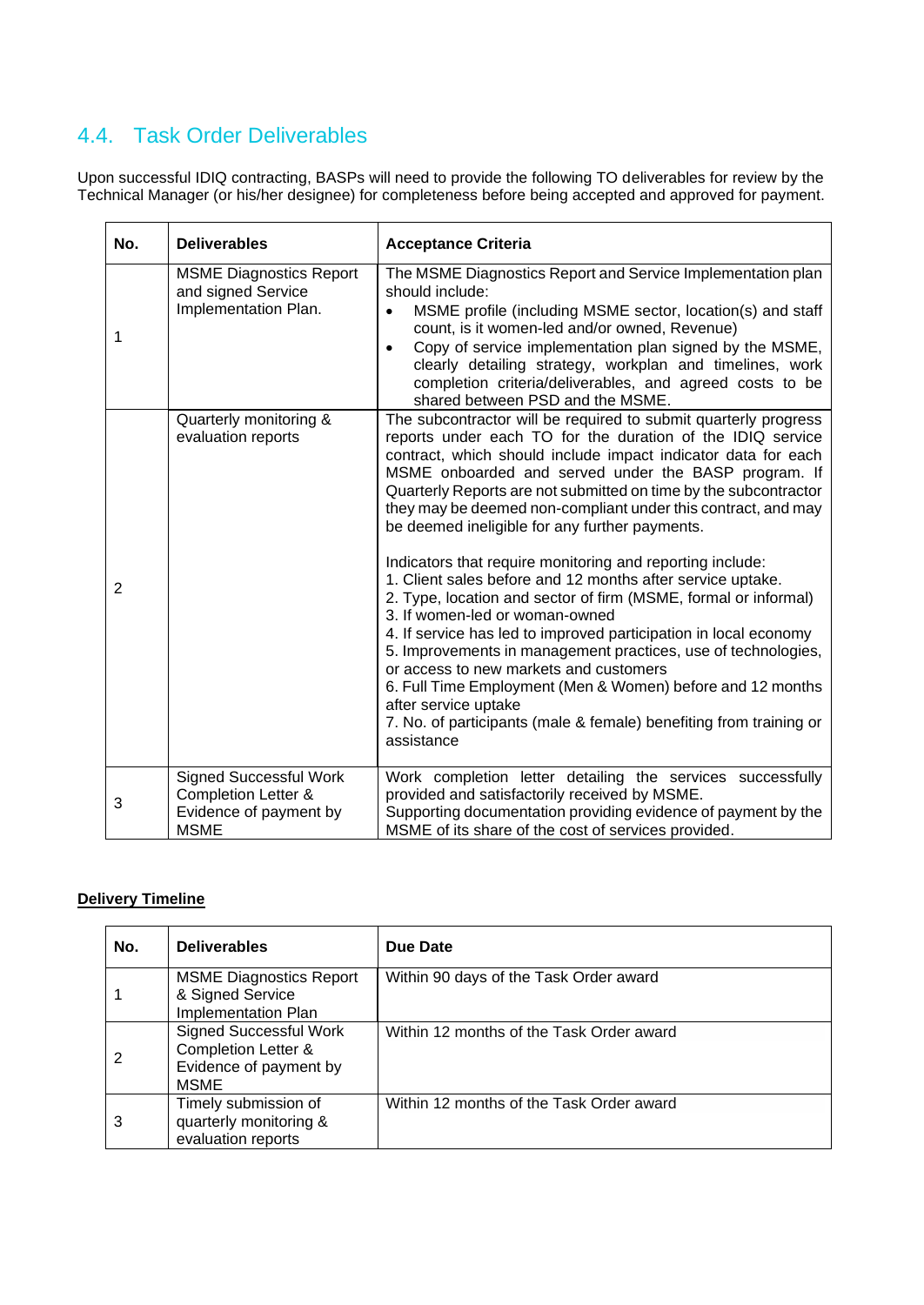## **Payment Schedule & Breakdown**

PSD will pay between 50% - 70% of the total price of business advisory services for MSMEs, up to the maximum payment specified in **Annex D - Service categories, core services & payment ceilings schedule**. The remainder of the price is to be borne by the MSME.

As an incentive to support women-led and/or owned MSMEs, an additional 5% will be provided by PSD, thereby increasing this payment for BASP services for women-owned and women-led businesses to between 55% and 75% of the total price of business advisory services, up to the maximum payment specified in **Annex D - Service categories, core services & payment ceilings schedule**. The remainder of the price is to be borne by the MSME.

For example:

- a) If a BASP offers services "Y" to a MSME at a price of \$1000, provided that the MSME is women led and/or owned, PSD will pay between 55% - 75% of \$1000, with the remainder borne by the MSME.
- b) If a BASP offers services "X" to a MSME at a price of \$1000, provided that the MSME is not women-led and/or -owned, PSD will pay between 50% - 70% of \$1000, with the remainder borne by the MSME.

*Please note the above service values are for illustrative purposes only.* 

The payment schedule for Task Orders is as follows -

| Deliverable & Payment Schedule by Task Order |                                                                           |                                     |  |  |  |
|----------------------------------------------|---------------------------------------------------------------------------|-------------------------------------|--|--|--|
| No.                                          | <b>Deliverables per MSME</b>                                              | <b>Percentage of PSD</b><br>payment |  |  |  |
| 1                                            | <b>MSME Diagnostics Report and Signed Service</b><br>Implementation Plan  | 50%                                 |  |  |  |
| 2                                            | Signed Successful Work Completion Letter &<br>Evidence of payment by MSME | 30%                                 |  |  |  |
| 3                                            | Timely submission of quarterly monitoring &<br>evaluation reports         | <b>20%</b>                          |  |  |  |
|                                              | Total                                                                     | 100.00 %                            |  |  |  |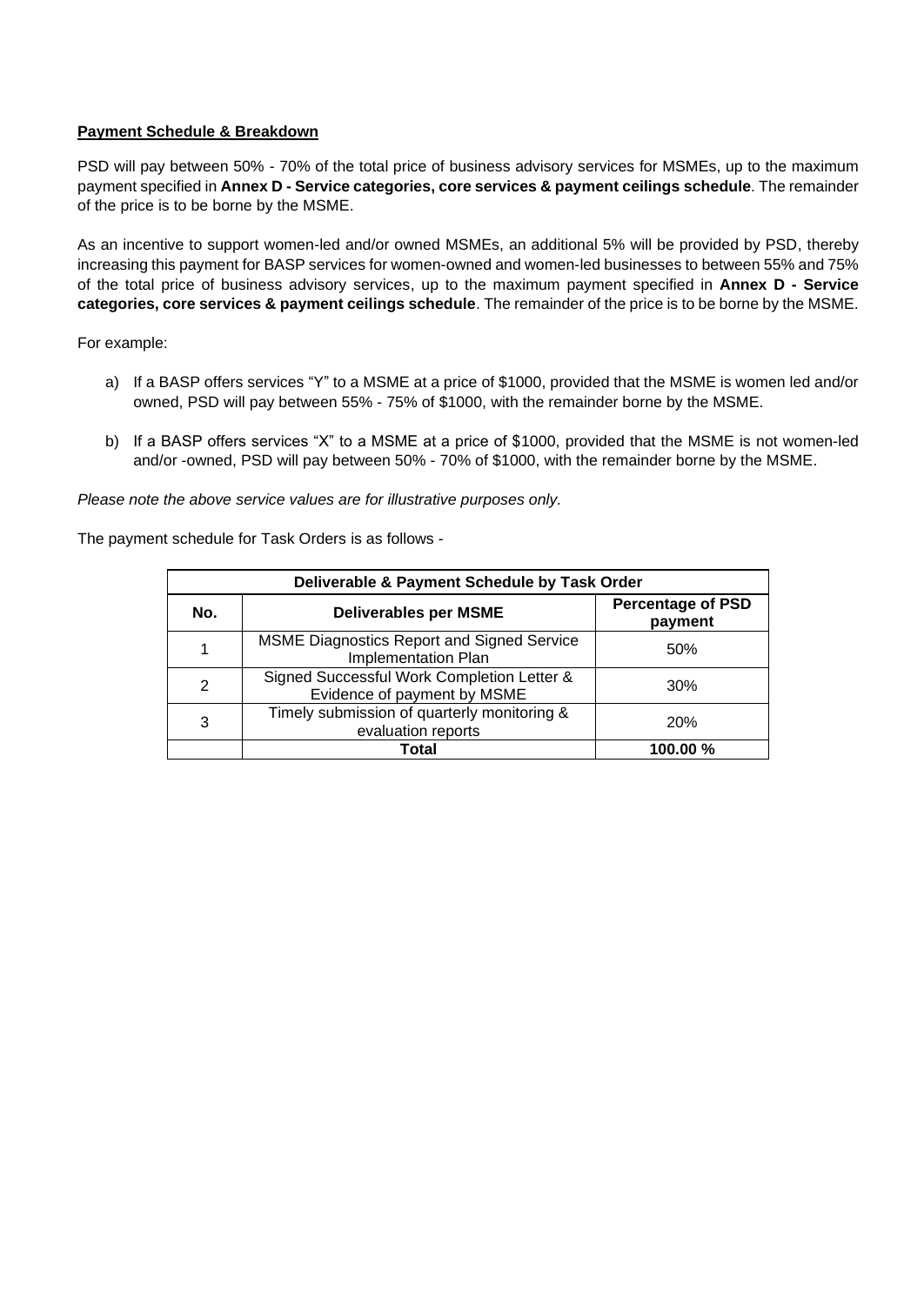# 5. Annex B: Proposal Cover Sheet

| <b>OFFEROR DETAILS</b>                                                                                                                                                                                                    |                                                                                             |
|---------------------------------------------------------------------------------------------------------------------------------------------------------------------------------------------------------------------------|---------------------------------------------------------------------------------------------|
| <b>Name of Offeror Organization</b>                                                                                                                                                                                       |                                                                                             |
| <b>Physical Address</b>                                                                                                                                                                                                   |                                                                                             |
| <b>Postal Address</b>                                                                                                                                                                                                     |                                                                                             |
| <b>DUNS Number</b>                                                                                                                                                                                                        |                                                                                             |
| <b>Company Service Category (select one, see Annex D)</b><br>for definition)                                                                                                                                              | Enterprise Resource Planning Solutions (ERP)<br>Digital Marketing and Advertising Solutions |
| Offerors are requested to apply for a single Business<br>Advisory Service Category per proposal. In the event<br>the offeror opts to apply for more than one service<br>category, separate proposals should be submitted. | Products and Systems Certification Support<br><b>Channel Management Services</b>            |
| POINT OF CONTACT                                                                                                                                                                                                          |                                                                                             |
| <b>Name</b>                                                                                                                                                                                                               |                                                                                             |
| <b>Title</b>                                                                                                                                                                                                              |                                                                                             |
| <b>Phone</b>                                                                                                                                                                                                              |                                                                                             |
| <b>Email</b>                                                                                                                                                                                                              |                                                                                             |

# **Authorized Representative Printed Name & Title**

**\_\_\_\_\_\_\_\_\_\_\_\_\_\_\_\_\_\_\_\_\_\_\_\_\_\_\_\_\_\_\_\_\_\_\_\_\_\_\_\_\_\_\_\_\_\_\_\_\_\_\_\_\_\_\_\_\_\_**

**\_\_\_\_\_\_\_\_\_\_\_\_\_\_\_\_\_\_\_\_\_\_\_\_\_\_\_\_\_\_\_\_\_\_\_\_\_\_\_\_\_\_\_\_\_\_\_\_\_\_\_\_\_\_\_\_\_\_**

**Signature of Authorized Representative**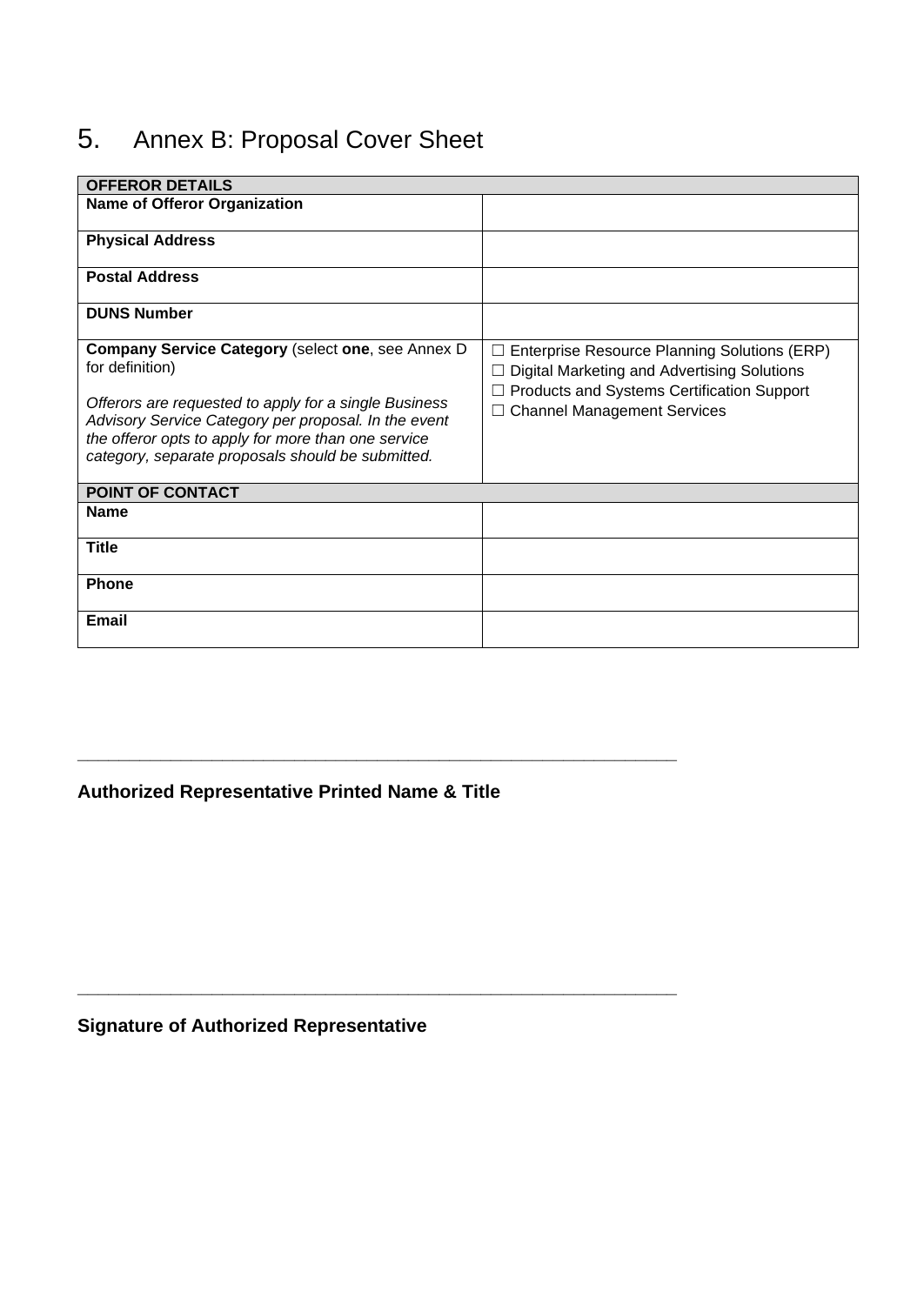# 6. Annex C: MSME & Sector Definitions

### **a) Segment Definitions:**

For this RFP, Micro, Small and Medium Enterprises are defined as following:

- iii. Micro A business with less than 10 employees (FTE)
- iv. Small A business with 11-50 employees (FTE)
- v. Medium A business with 51-250 employees (FTE)

Note: FTE – Full time employment

### b) **Women-owned or women-led Enterprises**:

*(i) Women-owned enterprise:* To qualify as a women-owned enterprise, it must demonstrate i) ownership, ii) control, **AND** iii) management of the enterprise by one or more women.

Ownership Test: Ownership is thought of as control of assets or equity without the need for a man for permission. To qualify, one or more women must have 51% ownership and is unconditional and direct. Ideally, this would be 51% ownership by one or more women, but we can allow a plurality of ownership in situations involving outside investors.

Control Test: The management and daily business operations of the concern must be controlled by one or more women. Control means that the long-term, strategic decision making, and the day-today management and administration of the business operations must be conducted by one or more women. For example, is a woman or women publicly representing the enterprise to investors or Financial Institutions?

Management Test: The woman must hold the highest officer position, manage it on a full-time basis, and devote full-time to the business concern during the normal working hours of the business concern in the same or similar line of business.

*(ii) Women-led enterprise:* This also applies if the enterprise cannot meet one or more test described in the women-owned enterprise. Or, put differently, to qualify as a women-led enterprise, the entity must demonstrate i) ownership, ii) control, **OR** iii) management of the enterprise by a woman or women.

### **c) Sector and subsector definitions**

| <b>SECTOR</b>          | <b>DESCRIPTION</b>                                                                                                                                                |  |  |  |  |  |
|------------------------|-------------------------------------------------------------------------------------------------------------------------------------------------------------------|--|--|--|--|--|
| <b>APPAREL</b>         | MANUFACTURE OF APPAREL PRODUCTS - DOMESTIC PURPOSE                                                                                                                |  |  |  |  |  |
|                        | MANUFACTURE OF APPAREL PRODUCTS - EXPORT PURPOSE                                                                                                                  |  |  |  |  |  |
|                        | GARMENTS, CULTURAL AND RECREATION GOODS                                                                                                                           |  |  |  |  |  |
|                        | SUPPLY OF RAW MATERIAL AND ACCESSORIES FOR MANUFACTURE OF APPAREL<br>AND TEXTILES                                                                                 |  |  |  |  |  |
|                        | MANUFACTURE OF RAW MATERIAL AND ACCESSORIES FOR MANUFACTURE OF<br><b>APPAREL AND TEXTILES</b>                                                                     |  |  |  |  |  |
|                        | MANUFACTURE OF FASHION ACCESSORIES                                                                                                                                |  |  |  |  |  |
|                        | HANDLOOM, BATIK AND ARTISANAL TEXTILES AND APPAREL                                                                                                                |  |  |  |  |  |
|                        | SKILLS DEVELOPMENT AND TECHNICAL TRAINING FOR APPAREL SECTOR                                                                                                      |  |  |  |  |  |
|                        |                                                                                                                                                                   |  |  |  |  |  |
| <b>COMMERCIAL CARE</b> | PROVIDERS OF CHILD CARE FACILITIES INCLUDING PRESCHOOLS AND DAY CARE<br>PROVIDERS OF ELDERLY CARE FACILITIES, INCLUDING IN-HOUSE, PART-TIME AND<br><b>STAY IN</b> |  |  |  |  |  |
|                        | PROVIDERS OF CARE SERVICES FOR INDIVIDUALS WITH SPECIAL NEEDS, INCLUDING<br>IN-HOUSE, PART-TIME AND STAY IN                                                       |  |  |  |  |  |
|                        | TRAINING SERVICE PROVIDERS FOR COMMERCIAL CARE SECTOR                                                                                                             |  |  |  |  |  |
|                        | DIRECT SUPPLIERS FOR COMMERCIAL CARE SECTOR                                                                                                                       |  |  |  |  |  |
|                        |                                                                                                                                                                   |  |  |  |  |  |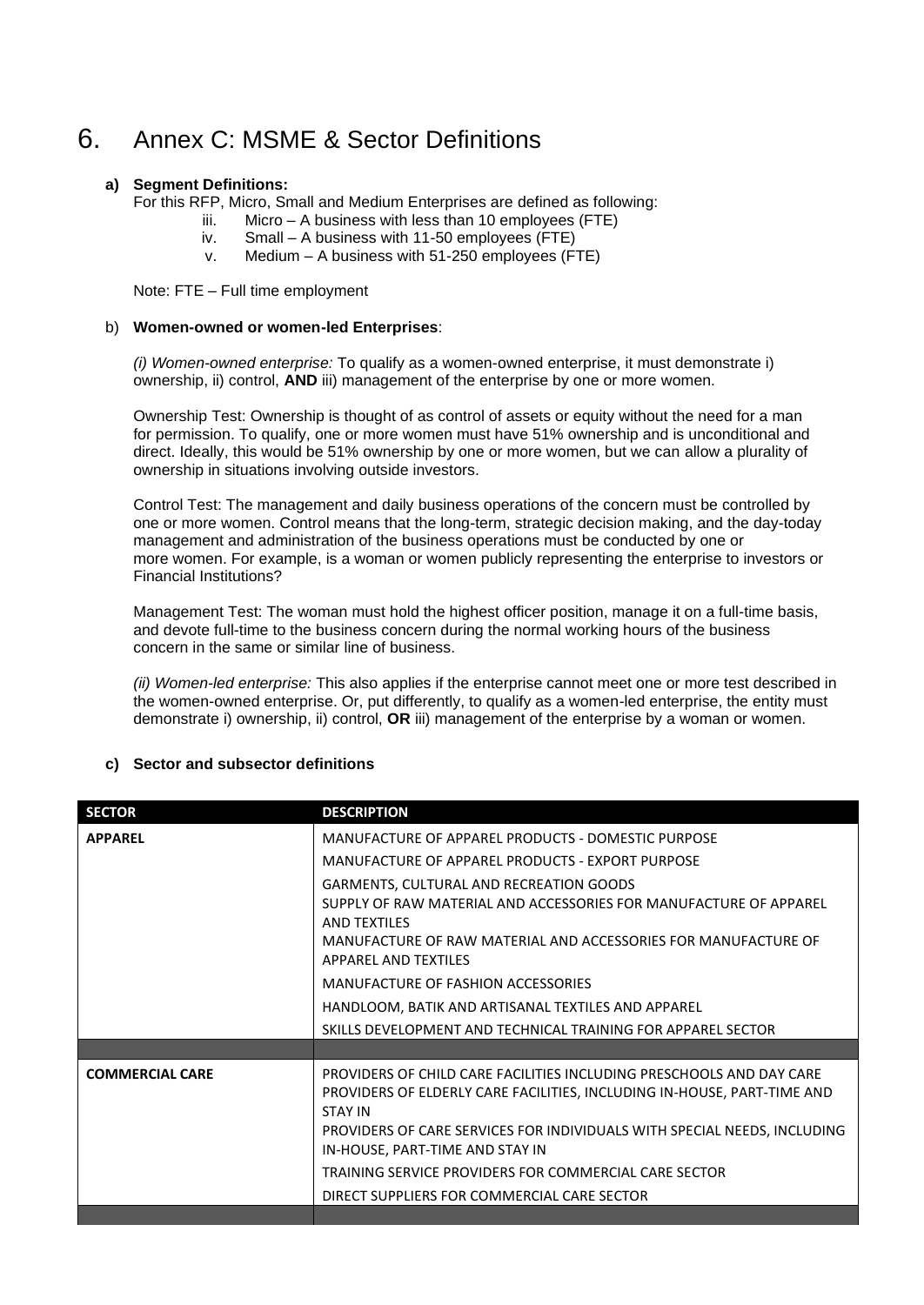| <b>FOOD PROCESSING</b>          | TRADITIONAL PRODUCTS (TEA, COCONUT)                                                 |  |  |  |  |
|---------------------------------|-------------------------------------------------------------------------------------|--|--|--|--|
|                                 | PROCESSED VEGETABLES, FRUITS AND JUICES                                             |  |  |  |  |
|                                 | PROCESSED SPICE BASED PRODUCTS                                                      |  |  |  |  |
|                                 | RICE BASED PRODUCTS AND CEREALS                                                     |  |  |  |  |
|                                 | CONFECTIONARY AND BAKERY PRODUCTS                                                   |  |  |  |  |
|                                 | PRE-COOKED, FROZEN AND DRIED FOOD                                                   |  |  |  |  |
|                                 | ALCOHOLIC AND NON-ALCOHOLIC BEVERAGES INCLUDING MINERAL WATER                       |  |  |  |  |
|                                 | NATURAL SWEETNERS (KITHUL, COCONUT, PALMYRA, BEES HONEY)                            |  |  |  |  |
|                                 | DAIRY PRODUCTS                                                                      |  |  |  |  |
|                                 | SEAFOOD AND MEAT PRODUCTS                                                           |  |  |  |  |
|                                 | TRAINING SERVICE PROVIDERS FOR THE FOOD PROCESSING SECTOR                           |  |  |  |  |
|                                 |                                                                                     |  |  |  |  |
| <b>INFORMATION</b>              |                                                                                     |  |  |  |  |
| <b>COMMUNICATION TECHNOLOGY</b> | DATA PROCESSING, HOSTING AND RELATED ACTIV                                          |  |  |  |  |
|                                 | INFORMATION TECHNOLOGY - HARDWARE                                                   |  |  |  |  |
|                                 | INFORMATION TECHNOLOGY - SOFTWARE                                                   |  |  |  |  |
|                                 | ASSEMBLING OF INFORMATION TECHNOLOGY EQUIPMENT                                      |  |  |  |  |
|                                 | TELECOMMUNICATION SERVICE PROVIDERS                                                 |  |  |  |  |
|                                 | DIGITAL MARKETING SERVICE PROVIDERS                                                 |  |  |  |  |
|                                 | ICT RETALED BUSINES PROCESS MANAGEMENT SERVICES                                     |  |  |  |  |
|                                 | <b>E-COMMERCE SERVICE PROVIDERS</b>                                                 |  |  |  |  |
|                                 | ICT EDUCATION AND TRAINING PROVIDERS                                                |  |  |  |  |
|                                 |                                                                                     |  |  |  |  |
| <b>TOURISM</b>                  | HOTELS (RESORTS, BOUTIQUE HOTELS, VILLAS)                                           |  |  |  |  |
|                                 | <b>GUEST HOUSES</b>                                                                 |  |  |  |  |
|                                 | HOME STAY UNITS, BUNGALOWS AND SERVICE APARTMENTS                                   |  |  |  |  |
|                                 | CAMPING SITES AND ECO LODGES                                                        |  |  |  |  |
|                                 | TRANSPORT PROVIDERS FOR TOURISM (LAND, AIR AND WATER)                               |  |  |  |  |
|                                 | <b>TRAVEL GUIDES</b>                                                                |  |  |  |  |
|                                 | TRAVEL AGENCIES (IN BOUND AND OUT BOUND)                                            |  |  |  |  |
|                                 | ADVENTURE, RECREATION TOURISM AND RELATED SERVICES (INCLUDING SAFARI<br>AND DIVING) |  |  |  |  |
|                                 | MEDICAL AND WELLNESS TOURISM                                                        |  |  |  |  |
|                                 | SUPLIERS OF SOUVENIERS AND TOURISM RELATED PRODUCTS                                 |  |  |  |  |
|                                 | <b>GEM AND JEWELLERY FOR TOURISM SECTOR</b>                                         |  |  |  |  |
|                                 | <b>TOURISM ATTRACTION OPERATORS</b>                                                 |  |  |  |  |
|                                 | HOSPITALITY SKILLS DEVELOPMENT AND TRAINING CENTERS                                 |  |  |  |  |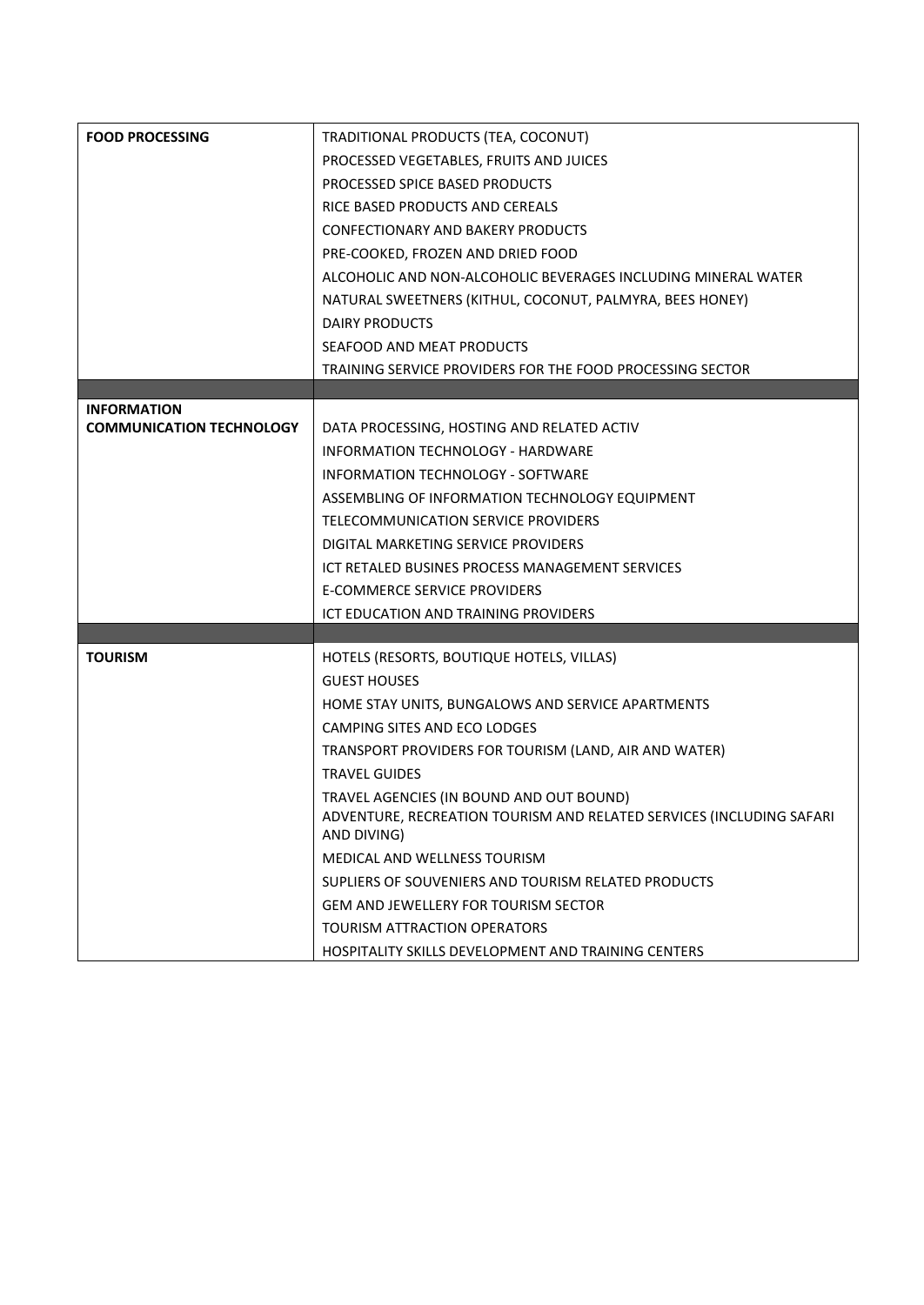# 7. Annex D: Service categories, core services & payment ceilings schedule

Offerors are requested to apply for a single Business Advisory Service Category per proposal. In the event the offeror opts to apply for more than one service category, separate proposals should be submitted.

| <b>Business</b><br><b>Advisory</b><br><b>Service</b><br>Category | Language to add to SOW and<br><b>Background Section</b>                                                                                                                                                                                                                                                                                                                                                                                                                                                                                                                                                                                                                                                | <b>Mandatory Core Services</b><br>to be included in SOW                                                                                                                                                           | Note(s)                                                                                                                                                                                                                                                                                                                                                                                                                                                                                                                                                               | <b>Maximum</b><br><b>Awards to</b><br>be<br>granted | <b>Maximum price</b><br>per MSME/ Order<br><b>Ceiling</b>                                                                                                                                    | Anticipated<br>service outreach<br>per BASP*                                                                                                                                                                                                                            |
|------------------------------------------------------------------|--------------------------------------------------------------------------------------------------------------------------------------------------------------------------------------------------------------------------------------------------------------------------------------------------------------------------------------------------------------------------------------------------------------------------------------------------------------------------------------------------------------------------------------------------------------------------------------------------------------------------------------------------------------------------------------------------------|-------------------------------------------------------------------------------------------------------------------------------------------------------------------------------------------------------------------|-----------------------------------------------------------------------------------------------------------------------------------------------------------------------------------------------------------------------------------------------------------------------------------------------------------------------------------------------------------------------------------------------------------------------------------------------------------------------------------------------------------------------------------------------------------------------|-----------------------------------------------------|----------------------------------------------------------------------------------------------------------------------------------------------------------------------------------------------|-------------------------------------------------------------------------------------------------------------------------------------------------------------------------------------------------------------------------------------------------------------------------|
| Enterprise<br>Resource<br>Planning<br><b>Solutions</b><br>(ERP)  | Key Goal:<br>Providing ERP Solutions for SME's<br>directly or via Financial Institutions,<br>Lead Associations or Lead Firms<br>Background:<br>PSD seeks ERP BASPs to provide<br>the identified core services to<br>MSME's. Uptake of such services<br>should result in improved cash flow<br>and inventory management for<br>MSMEs. As a result, MSME's will<br>become more competitive in their<br>respective sectors and have<br>increased sales via partners and/or<br>increased access to capital via<br>financial institutions.<br>Target Sectors: Apparel, ICT, Food<br>Processing, Tourism and<br>Commercial Care, Please refer<br>Annex C: MSME & Sector<br>Definitions for more information. | 1. Sales<br>2. Invoicing<br>3. Accounting<br>4. Inventory Management<br>5. Purchasing Support<br>Offerors are welcome to<br>offer supplementary or<br>tertiary services in addition<br>to those identified above. | 1. Offerors are required<br>provide a maximum of 2<br>user licenses per SME in<br>the base package with<br>additional user licenses to<br>be borne by the MSME as<br>indicated in the proposal.<br>2. The base package<br>quotation is to include (i)<br>implementation /setup<br>costs (inclusive of<br>necessary user training)<br>and monthly subscriptions<br>costs for a period of 12<br>months.<br>3. Additional user trainings<br>/customer support beyond<br>the scope of the base<br>package are to be borne by<br>the MSME as indicated in<br>the proposal. | Up to 4<br><b>BASPs</b>                             | Up to \$2,000 in<br>payment per MSME<br>served for the total<br>duration of the<br>services.<br>Additional support<br>beyond the<br>maximum client<br>ceiling is subject to<br>PSD approval. | As an outcome of<br>the support<br>provided, PSD<br>expects successful<br>Offerors to service<br>(i) a minimum of 20<br>clients and (ii) a<br>maximum of 50<br>clients.<br>Additional support<br>beyond the<br>maximum client<br>ceiling is subject to<br>PSD approval. |
| Digital<br>Marketing<br>and<br>Advertising<br><b>Solutions</b>   | Key Goal:<br>Providing digital marketing services<br>by planning, implementing,<br>managing and delivering digital<br>marketing or advertising campaigns<br>for MSME's'.                                                                                                                                                                                                                                                                                                                                                                                                                                                                                                                               | 1. Digital Marketing<br>Support (including<br>Strategy, Content, Content<br>Deployment, Analytics,<br>Direct Engagement<br>Mailers)                                                                               | 1. Base package<br>campaigns can be<br>conducted for up to six<br>months. Additional months<br>will be borne by the MSME.                                                                                                                                                                                                                                                                                                                                                                                                                                             | Up to 10<br><b>BASPs</b>                            | Up to \$2,000 in<br>payments per<br>MSME served for<br>the total duration of<br>the services.                                                                                                | PSD expects<br>successful Offerors<br>to service (i) a<br>minimum of 10<br>clients and (ii) a                                                                                                                                                                           |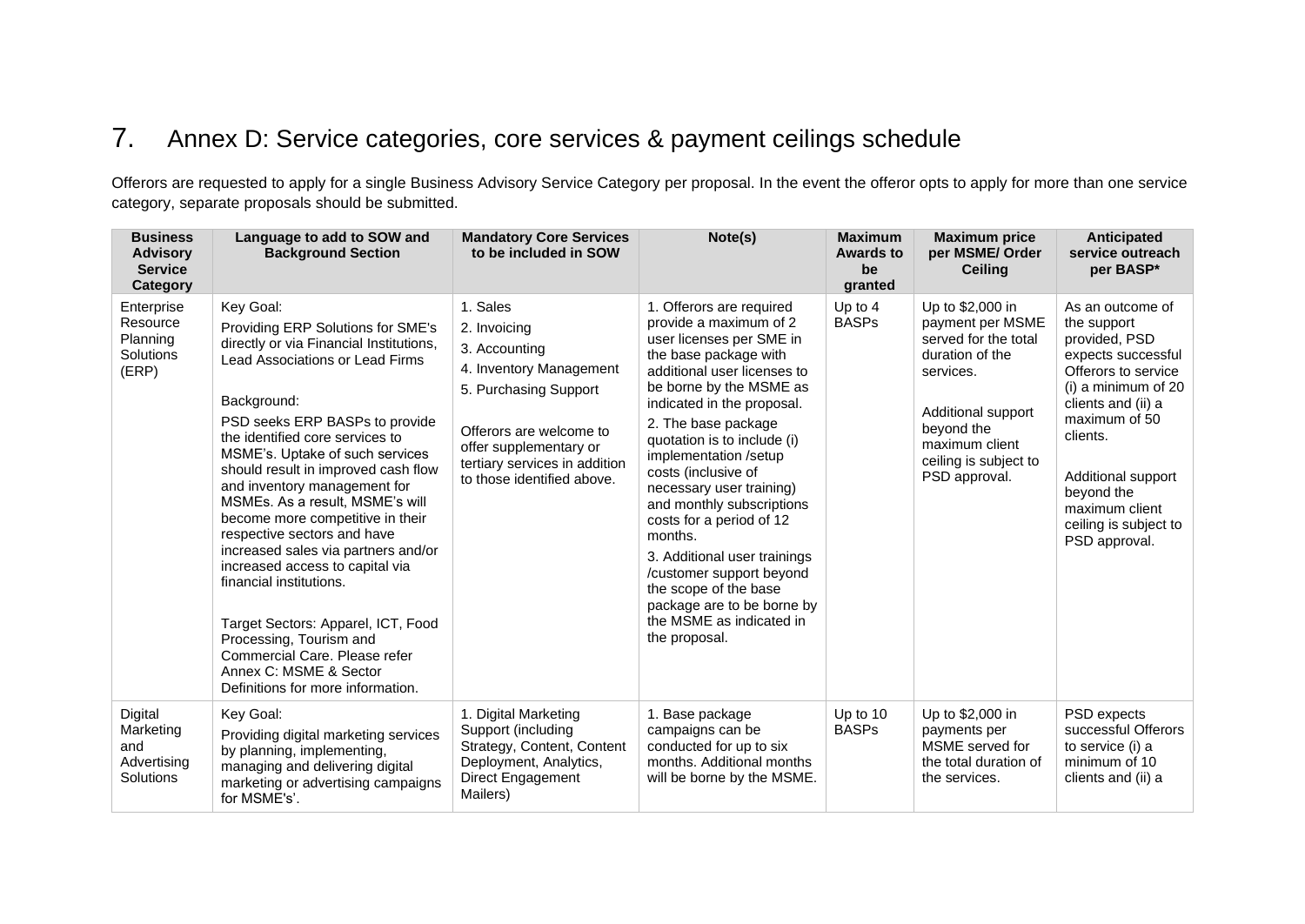|                                                     | Background:<br>PSD seeks digital agency BASPs to<br>offer the identified core services to<br>MSMEs. Uptake of such services<br>should result in increased digital<br>presence and social media<br>participation among these MSME's,<br>resulting in increased<br>competitiveness.<br>Target Sectors: ICT, Apparel, Food<br>Processing, Tourism and<br>Commercial Care. Please refer<br>Annex C: MSME & Sector<br>Definitions for more information.                                                                                                                                               | 2. Search Engine<br>Optimization & Pay Per<br><b>Click Campaign Support</b><br>3. Website design,<br>development and<br>deployment<br>Offerors are welcome to<br>offer supplementary or<br>tertiary services in addition<br>to those identified above.                                                                                                                                                 | 2. Cost of SEO/PPC key<br>words are to be borne by<br>the MSME.                                                                                                                                                                                                                                                               |                           | Additional support<br>beyond the<br>maximum client<br>ceiling is subject to<br>PSD approval.                                                                                                 | maximum of 20<br>clients.<br>Additional support<br>beyond the<br>maximum client<br>ceiling is subject to<br>PSD approval.                                                                                                 |
|-----------------------------------------------------|--------------------------------------------------------------------------------------------------------------------------------------------------------------------------------------------------------------------------------------------------------------------------------------------------------------------------------------------------------------------------------------------------------------------------------------------------------------------------------------------------------------------------------------------------------------------------------------------------|--------------------------------------------------------------------------------------------------------------------------------------------------------------------------------------------------------------------------------------------------------------------------------------------------------------------------------------------------------------------------------------------------------|-------------------------------------------------------------------------------------------------------------------------------------------------------------------------------------------------------------------------------------------------------------------------------------------------------------------------------|---------------------------|----------------------------------------------------------------------------------------------------------------------------------------------------------------------------------------------|---------------------------------------------------------------------------------------------------------------------------------------------------------------------------------------------------------------------------|
| Products and<br>Systems<br>Certification<br>Support | Key Goal:<br><b>Providing Products/Systems</b><br>Certification Support for SMEs.<br>Background:<br>PSD seeks certification support<br>BASPs to offer the identified core<br>services to MSMEs. Uptake of such<br>services should result in increased<br>awarding of standards and<br>certifications among MSME's,<br>enabling them to tap into high value<br>supply chains while increasing<br>overall sector competitiveness.<br>Target Sectors: Food Processing,<br>Tourism, ICT, Apparel and<br>Commercial Care. Please refer<br>Annex C: MSME & Sector<br>Definitions for more information. | 1. Pre-certification Audit<br>2. Compliance Training<br>3. Certification Application<br>Support<br>4. Certification Audit<br>Support<br>5. Post Audit Non-<br><b>Conformity Support</b><br>6. Certificate Award<br>Incentive<br>7. MSME Downstream<br><b>Certification Support</b><br>Offerors are welcome to<br>offer supplementary or<br>tertiary services in addition<br>to those identified above. | 1. PSD payment support<br>will only extend towards<br><b>BASP</b> certification support<br>services conducted as part<br>of the core service<br>offerings.<br>2. PSD will not bear any<br>external costs related to<br>certification from certifying<br>bodies/organization<br>including the cost of<br>certification itself. | Up to $5$<br><b>BASPs</b> | Up to \$1,300 in<br>payment per MSME<br>served for the total<br>duration of the<br>services.<br>Additional support<br>beyond the<br>maximum client<br>ceiling is subject to<br>PSD approval. | PSD expects<br>successful Offerors<br>to service (i) a<br>minimum of 5<br>clients and (ii) a<br>maximum of 20<br>clients.<br>Additional support<br>beyond the<br>maximum client<br>ceiling is subject to<br>PSD approval. |